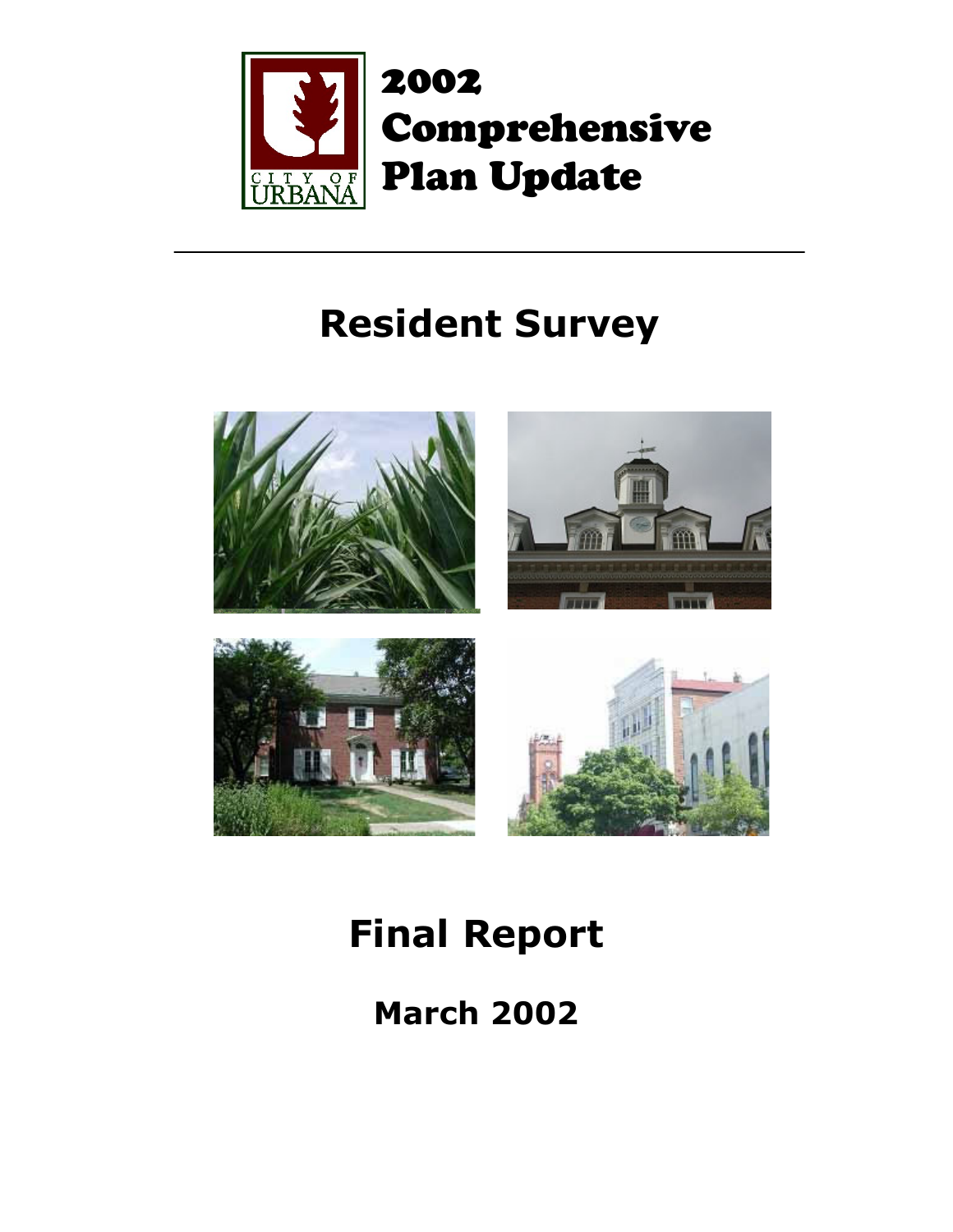

### **Contents**

| $\overline{2}$ |
|----------------|
| 2              |
| 5              |
| $\tau$         |
| 13             |
| 18             |
| 27             |
| 35             |
| 44             |
| 52             |
| 59             |

### **Report Prepared by:**

Lauren Kerestes, Intern, City of Urbana Community Development Services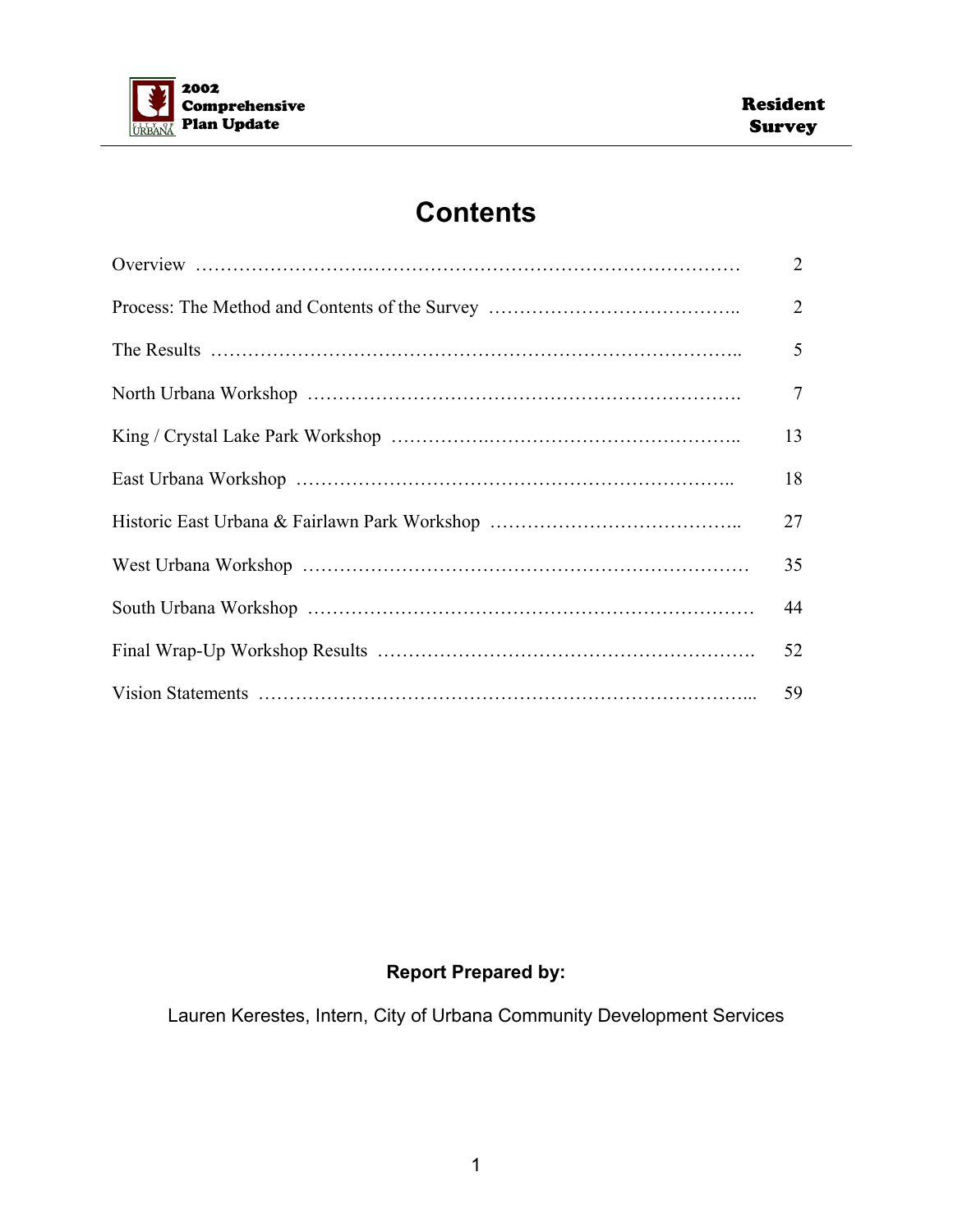

### **Overview**

To complete the next step in the overall process of updating the 1982 Comprehensive Plan for the City of Urbana, students from the University of Illinois conducted surveys of Urbana residents. These surveys served as the second phase of community input, following neighborhood workshops that took place in the fall of 2001. Both the workshops and the surveys attempt to paint a clearer picture of what residents feel are the strengths, weaknesses, opportunities, and needed improvements of their individual neighborhood and of the City as a whole.

The surveys had two primary goals. The first goal was to obtain responses from those residents who would otherwise choose not to be involved or who could not be involved in the public participation process due to time constraints or other conflicts. The second goal was to use this new data to supplement community input from the workshops in order to help the City put together a better analysis of resident input.

### **Process: The Method and Contents of the Survey**

The City of Urbana was divided into six key neighborhoods to help residents better visualize and identify their particular neighborhood area. These six areas that were also used during the workshops, include, North Urbana, King/Crystal Lake Park, Historic East Urbana/Fairlawn Park, East Urbana (Country Squire and Scottswood, Edgewood, Beringer neighborhoods), West Urbana, and South Urbana (Appendix A). Blocks were defined as an area containing about 25 households each, rather than physical city blocks. Each block within the individual neighborhoods was randomly numbered and then six of those block numbers were randomly chosen to provide the fairest sample.

The Urban Planning 247 class, under the instruction of Professor Rob Olshanksy, was divided into six teams to coordinate with the neighborhoods. Every team had four members, two sets of two. Each set took three of the randomly selected blocks, 75 households, in their neighborhood area and surveyed every home on that block, up to three times or until they received a response. The goal was to receive a minimum of 360 surveys, 60 from each of the six teams, by surveying 900 residences in the City. The surveys were conducted over a period of ten days, from Thursday, February  $7<sup>th</sup>$  to Sunday, February 17<sup>th</sup>. This process resulted in 363 surveys from approximately 900 residences, a response rate of 40.33%. This was the response rate the City had expected.

The content of the survey consisted of several subsections that asked resident's opinions on their neighborhood, the City as a whole, development in the City of Urbana, and Downtown/Central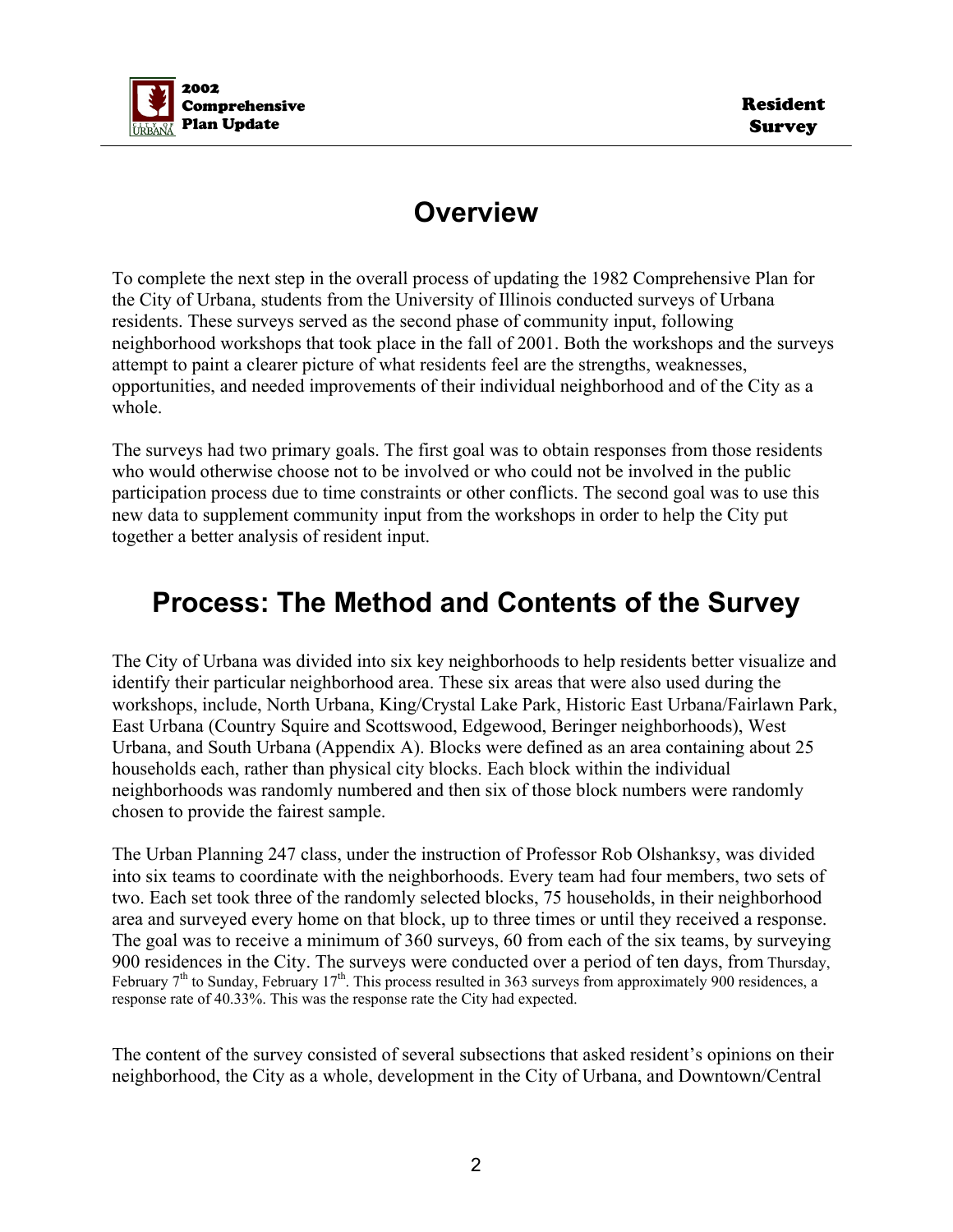

Urbana. Many of the answers to these questions were in the form of a hedonic scale  $(1 = \text{very }$ unsatisfied to  $5 =$  very satisfied), while others were open-ended, which allowed for freedom of expression. A final profile section asked residents about their length of residency and the number and ages of occupants (Appendix B).

The purpose for this kind of random sampling method was to avoid bias in choosing blocks and residences within the six neighborhoods and provide an equal opportunity for each block to be selected. This method was also used to ensure equal representation from each neighborhood. The basic unit of analysis for the survey was individual residences and then the first adult who answered the door at each of these residences.

There are still some biases in conducting a survey this way. Depending on the time of day attempts were made at the residences, some residents could have been at work, eating, out of town, or just not willing to answer the door. Some residents can be intimidated or uncomfortable opening their door to strangers or filling out a survey, even if the surveyors take all the proper precautions and offer credibility.

Positive aspects of conducting the survey in this manner are the "at home" convenience it offers the resident and the ability for the surveyor to answer questions, further explain information, and offer credibility to the survey. The response rate of an in-person survey tends to be higher and more cost efficient than either a phone or mail-in survey. Phone surveys are often associated with telemarketing and mail-in surveys can be more timely and costly for residents and the City than in-person surveys. Surveyors have a better opportunity to observe the neighborhoods and see firsthand what residents are talking about when they respond to the survey questions.

Based on demographic questions, a large majority of survey respondents were homeowners and they varied in age from 18 to over 60 (Table1.1). These results differ slightly from that of Urbana census data. Survey data showed a slight bias toward responses from young and middle-aged women and a greater representation of homeowners than renters.

#### **Table 1.1 Census 2000 Data vs. Survey Demographics ( \*\* "Other" category was available)**

|        | Males | Females | Own      | Rent      | Ages: | Ages:     | Ages:   | Total      |
|--------|-------|---------|----------|-----------|-------|-----------|---------|------------|
|        |       |         |          |           | 18-40 | $41 - 60$ | over 60 | Population |
| Census | 53%   | 47%     | 37%      | 63%       | 50%   | 11%       | 12%     | 36,395     |
| Survey | 45%   | 55%     | $77\%**$ | $22\%$ ** | 47%   | 32%       | 21%     | 363        |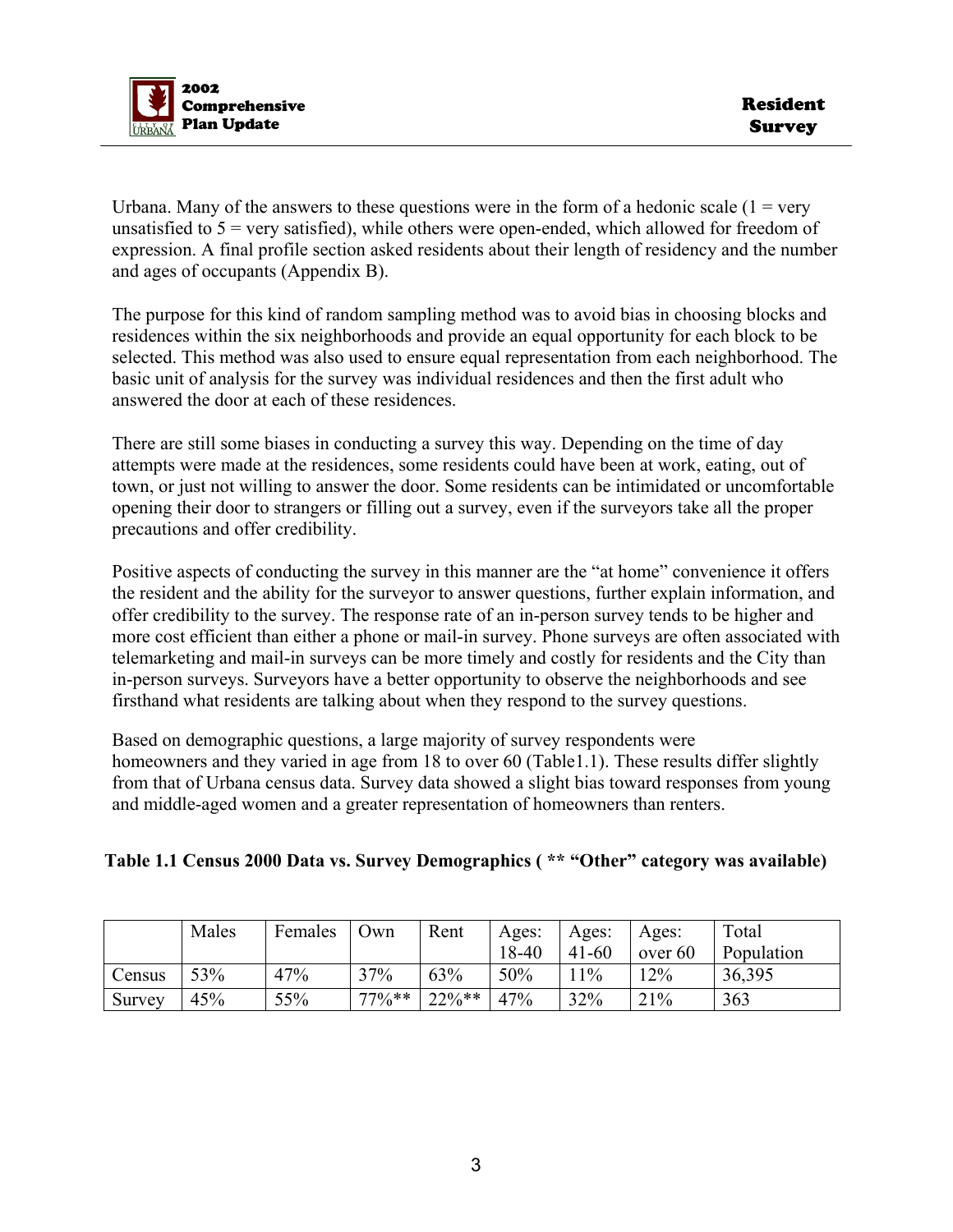

### **The Results**

#### *Individual Neighborhoods*

Overall, residents are satisfied with their neighborhoods. When asked what they liked best about their neighborhood 44.8% liked that their neighborhoods were clean, quiet, safe, and spacious. 20.4% liked their neighbors and that their neighborhood was "family-oriented." When asked about their level of satisfaction, residents of the six neighborhoods were predominately "satisfied" with city services, upkeep of property, safety and ease of crossing streets, safety from crime, and ease of getting to other parts of town from within their neighborhood (Table 1.2). They were "very satisfied" in terms of the parks and "walkability" of their neighborhood.

#### **Table 1.2 – Satisfaction**

|           | City     | Property | Safety/Ease of | Safety | Getting  | Parks | Walkability of |
|-----------|----------|----------|----------------|--------|----------|-------|----------------|
|           | Services | upkeep   | crossing       | from   | to other |       | neighborhood   |
|           |          |          | streets        | crime  | parts of |       |                |
|           |          |          |                |        | town     |       |                |
| Satisfied | 43%      | 47       | 36             | 49     | 46       | 35    | 37             |
| Very      | 24%      | 27       | 32             | 29     | 36       | 40    | 45             |
| Satisfied |          |          |                |        |          |       |                |
| Total     | 67%      | 74       | 68             | 78     | 82       | 75    | 82             |

#### *Key Variables Across Neighborhoods*

Part of the reason for dividing the city into neighborhoods was because the City knew that opinions and perceptions would vary on certain issues. When residents were asked where they would like to see retail, industrial, and residential development, their responses varied across neighborhoods. Residents of the North Urbana, King/ Crystal Lake Park, and East Urbana neighborhoods thought that the best place for new retail development would be in North Urbana at Interstate 74. Historic East Urbana/Fairlawn Park and West Urbana residents responded that the best place for commercial growth would be in Downtown Urbana. North Urbana and the Downtown tied as the best places for new business according to residents of South Urbana (Table 1.3).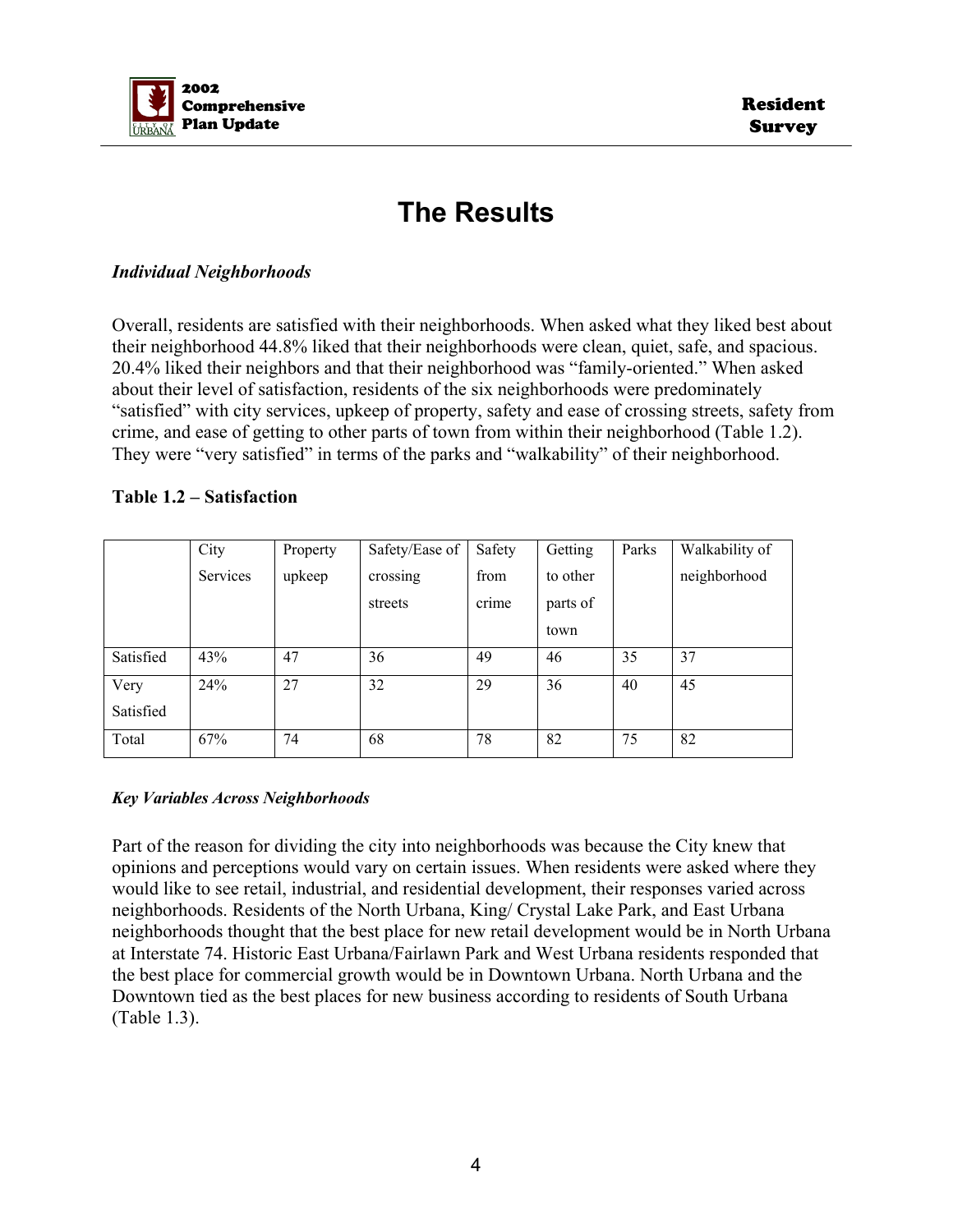

|                                  | North<br>Urbana<br>at I-74 | South<br>Urbana | High<br>Cross/<br>Windsor | Downtown<br>Urbana | Other          | <b>Not</b><br>Needed | Don't<br>Know | <b>Total</b> |
|----------------------------------|----------------------------|-----------------|---------------------------|--------------------|----------------|----------------------|---------------|--------------|
| North<br>Urbana                  | 34%                        | 8%              | 14%                       | 28%                | 6%             | $0\%$                | 10%           | 100%         |
| King/<br>Crystal<br>Lake<br>Park | 47                         | 8               | 11                        | 17                 | $\mathbf{0}$   | $\mathbf{0}$         | 11            | 100          |
| East<br>Urbana                   | 30                         | 12              | 27                        | 9                  | 9              | $\boldsymbol{0}$     | 13            | 100          |
| Historic<br>East<br>Urbana       | 19                         | 14              | 19                        | 37                 | 3              | $\boldsymbol{0}$     | 8             | 100          |
| West<br>Urbana                   | 18                         | 3               | 6                         | 56                 | 5              | $\overline{2}$       | 14            | 100          |
| South<br>Urbana                  | 27                         | 12              | 18                        | 27                 | $\overline{4}$ | $\overline{3}$       | 8             | 100          |
| <b>Total</b>                     | 29%                        | 9               | 16                        | 29                 | 5              | $\mathbf{1}$         | 11            | 100          |

#### **Table 1.3 – Best Location for New Business Development**

The most common answer as to where the best place for industrial development should go was north of I-74 (Table 1.4). In each individual neighborhood, areas north of the interstate were determined the best for industrial growth, even from residents of North Urbana. Overall, 49% of the residents selected "north of I-74." The second most frequent response was "don't know" or "no response."

Respondents also agreed on the best location for new residential development in the City. Five of the six neighborhoods thought that southeast Urbana was the best place for residential growth (Table 1.5). 33% of North Urbana residents selected north of interstate as the best place for residential growth, followed by southeast Urbana at 27%.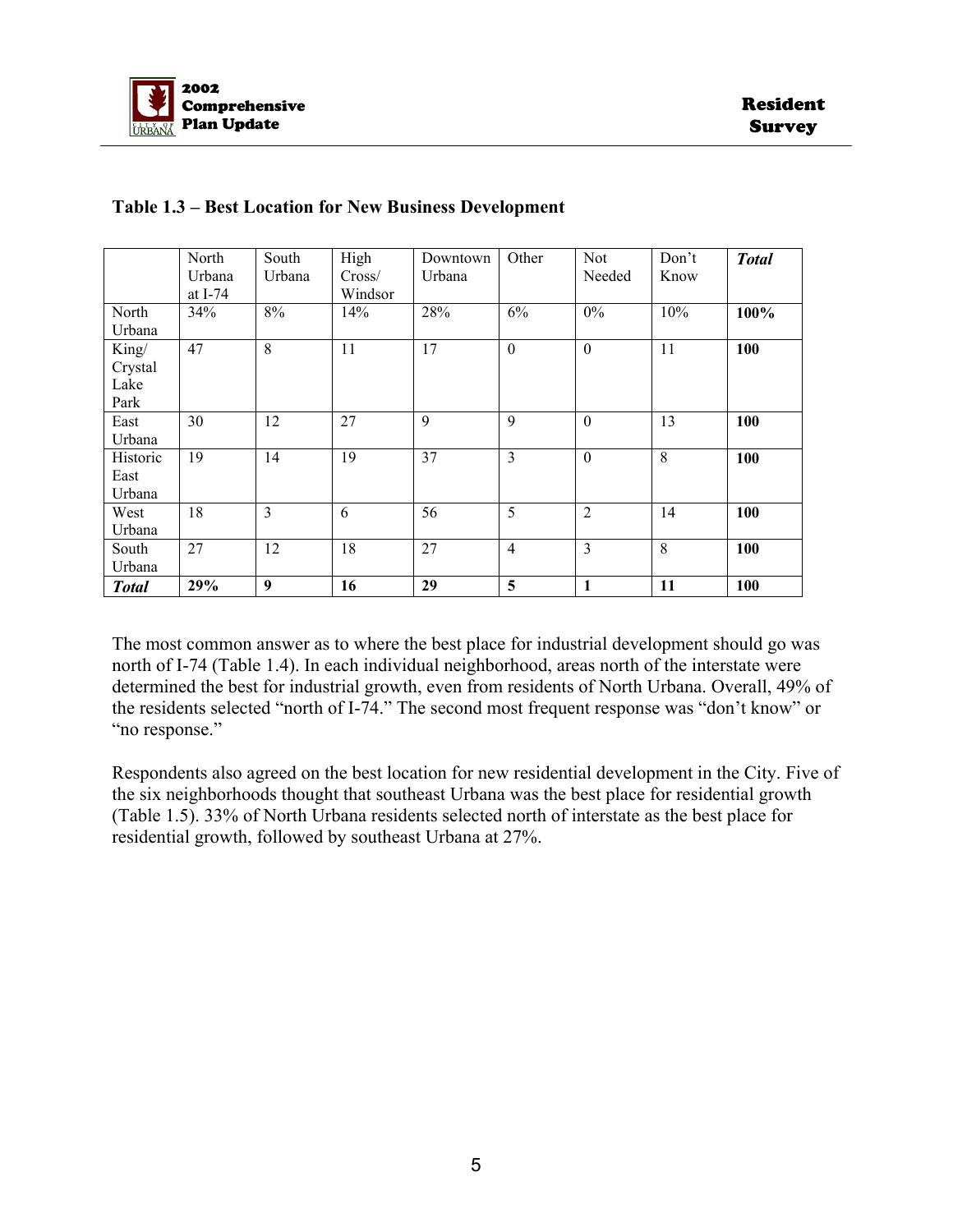

|                                  | North of<br>$I-74$ | East<br>Urbana          | High<br>Cross/<br>Windsor | East<br>University<br>Avenue | Other                   | Not<br>Needed        | Don't<br>Know   | <b>Total</b> |
|----------------------------------|--------------------|-------------------------|---------------------------|------------------------------|-------------------------|----------------------|-----------------|--------------|
| North<br>Urbana                  | 34%                | 16%                     | 16%                       | $2\%$                        | 6%                      | $0\%$                | 22%             | 100%         |
| King/<br>Crystal<br>Lake<br>Park | 41                 | $\overline{9}$          | $\overline{3}$            | $\overline{16}$              | $\mathbf{0}$            | $\overline{13}$      | 11              | <b>100</b>   |
| East<br>Urbana                   | 51                 | 10                      | 10                        | $\mathbf{1}$                 | $\overline{7}$          | $\mathbf{1}$         | 18              | 100          |
| Historic<br>East<br>Urbana       | $\overline{58}$    | $\overline{3}$          | $\overline{12}$           | $\overline{7}$               | $\overline{3}$          | $\overline{7}$       | 12              | 100          |
| West<br>Urbana                   | $\overline{52}$    | $\overline{8}$          | $\overline{5}$            | $\overline{11}$              | $\overline{3}$          | $\overline{8}$       | $\overline{18}$ | 100          |
| South<br>Urbana                  | 55                 | $\overline{5}$          | $\overline{3}$            | $\overline{8}$               | $\mathbf{0}$            | 10                   | $\overline{18}$ | 100          |
| <b>Total</b>                     | 49%                | $\overline{9}$          | $\overline{\mathbf{8}}$   | $\overline{\mathbf{8}}$      | $\overline{\mathbf{3}}$ | $\overline{7}$       | $\overline{16}$ | 100          |
|                                  | North of<br>$I-74$ | South<br>East<br>Urbana | East<br>Urbana            | Downtown<br>Urbana           | Other                   | <b>Not</b><br>Needed | Don't<br>Know   | <b>Total</b> |
| North<br>Urbana                  | 33%                | 27%                     | 18%                       | 8%                           | 0%                      | 4%                   | 10%             | 100%         |
| King/<br>Crystal<br>Lake<br>Park | 25                 | $\overline{41}$         | $\overline{8}$            | $\overline{8}$               | $\overline{0}$          | $\overline{8}$       | $\overline{8}$  | 100          |
| East<br>Urbana                   | $\overline{9}$     | $\overline{33}$         | 18                        | $\overline{4}$               | $\overline{7}$          | $\overline{4}$       | 25              | 100          |
| Historic<br>East<br>Urbana       | $\overline{7}$     | $\overline{38}$         | 16                        | $\overline{5}$               | $\overline{5}$          | $\overline{7}$       | $\overline{23}$ | 100          |
| West<br>Urbana                   | $\mathbf{1}$       | $\overline{42}$         | 10                        | $\overline{15}$              | $\overline{1}$          | $\overline{7}$       | $\overline{22}$ | 100          |
| South<br>Urbana                  | 14                 | 46                      | $\overline{17}$           | $\overline{7}$               | $\overline{2}$          | $\overline{9}$       | $\overline{7}$  | 100          |
| <b>Total</b>                     | 14%                | 38%                     | 15%                       | 8%                           | $2\%$                   | 6%                   | 17%             | 100          |

**Table 1.5 - Best Location for New Residential Development**

 While residents from all six neighborhoods said they shopped in the North Prospect/Marketplace Mall area for most items, other than groceries, their second choices varied. Downtown Urbana was the second most frequent choice of North and West Urbana residents. King/Crystal Lake Park residents shop in Downtown Champaign when they are not shopping in the North Prospect area. Sunnycrest Mall was the second most common response from East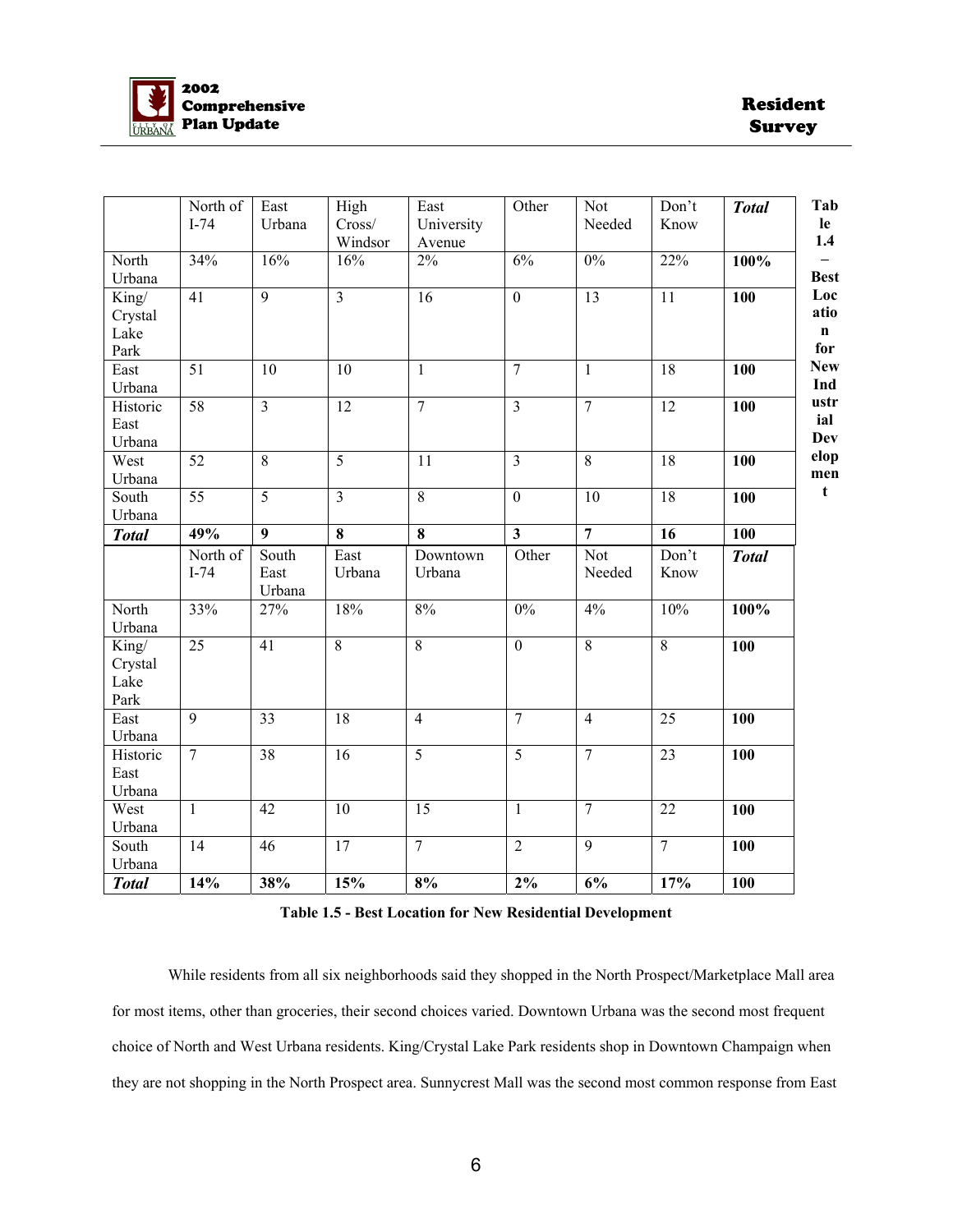

and South Urbana residents. Downtown Urbana and Sunnycrest tied as second choices for residents of Historic East Urbana/Fairlawn Park.

#### *All of Urbana*

 The vast majority of respondents perceived the City of Urbana as a safe, quiet place to live in close proximity to the University, jobs, and services. Residents maintain that Urbana offers a "small town atmosphere" in the midst of a larger city.

Overall, at least 50% of

residents surveyed expressed

satisfaction with each of the

|           | Schools | Parks | Library | <b>Streets</b> | Police | Fire | Transit |
|-----------|---------|-------|---------|----------------|--------|------|---------|
| Satisfied | 37%     | 37    | 34      | 34             | 38     | 35   | 29      |
| Very      | 17%     | 40    | 42      | 42             | 36     | 42   | 39      |
| Satisfied |         |       |         |                |        |      |         |
| Total     | 54%     |       | 76      | 76             | 74     | 77   | 68      |
| Satisfied |         |       |         |                |        |      |         |

following categories: the Urbana Free Library, parks, streets, fire and police protection, schools, and transit systems (Table 1.6).

#### **Table 1.6 – Satisfaction Levels**

 Over half of the respondents disliked Urbana's taxes, lack of businesses, and lack of entertainment (Table 1.7). When asked whether they felt if the level of local services received justified the local taxes paid, resident's responses were mixed. While 43.3% said "yes," they felt the local services received justified the local taxes paid, 40.5% said "no" and 16.2% did not know or had no response. These percentages may be explained by arguing that those residents who answered "yes" feel they receive a sufficient amount of services, but still feel taxes are high

| Table $1.7-$<br><b>Satisfaction</b> | Downtown,<br>loss of<br>businesses | No recreation<br>entertainment, or<br>restaurants | Taxes.<br>regulation | Total<br>$\frac{(0)}{0}$ |
|-------------------------------------|------------------------------------|---------------------------------------------------|----------------------|--------------------------|
| (%)                                 |                                    | 22                                                |                      | 53                       |

compared to other cities. This helps explain why so many residents overall were unhappy about the high City taxes. The lack of businesses in

Urbana is another problem identified by residents. In fact, when asked what they disliked about Urbana, the lack of businesses, particularly in the Downtown, and the lack of entertainment, restaurants, and recreation facilities were the two most frequent responses, followed by high city taxes. Resident dissatisfaction with Urbana's tax base and commercial sector expressed through the surveys closely associate with the tabulated results from the workshops conducted in the fall of 2001 (Appendix C).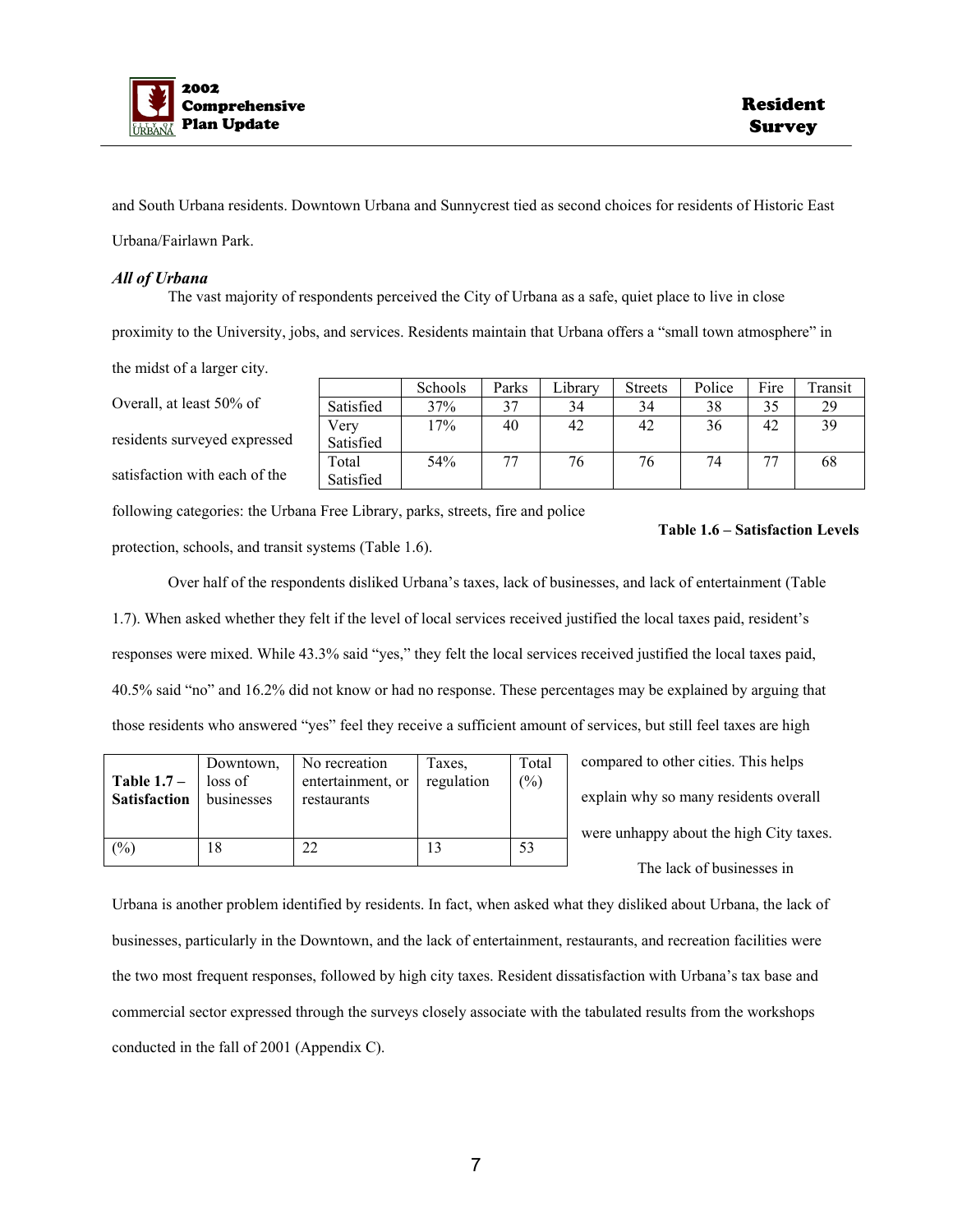

#### *Future Development*

 Resident opinion varied on the future development potential of Urbana. While most respondents generally agreed that development is needed in the City, they did not agree as to what type was most needed, or where it was needed. Generally, respondents felt that single-family housing and industry were needed. Retail is perceived as being greatly needed and more multi-family dwelling units as not needed. Responses were mixed for both more office and park development (Charts 1-6).

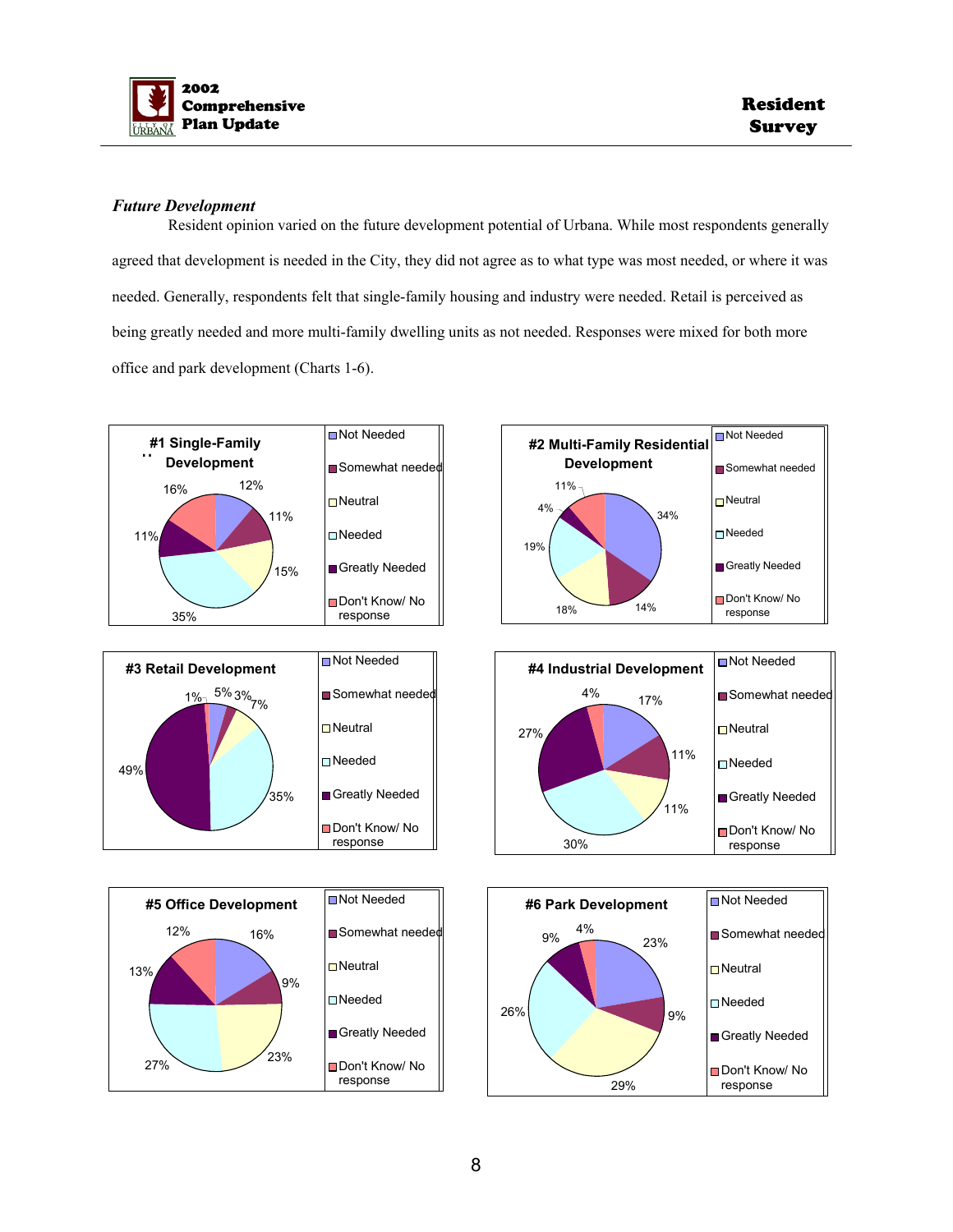

 Some residents are not pleased with what they feel have been the Downtown redevelopment and development efforts of the City. Many verbally expressed anxiety about the closing of Bergner's and the threat of Kmart closing in the Sunnycrest area.

| <b>Frequency of visits</b><br>to the Downtown |       |
|-----------------------------------------------|-------|
| Less than once a month                        | 21.8% |
| 1-4 times a month                             | 24.0% |
| $1-2$ a week                                  | 25.6% |
| More than twice a week                        | 20.4% |
| Table 1.8 – Downtown Visitation               |       |

 However, even though 57% said they shopped in the Downtown, the frequency at which they visit the Downtown varies from less than once a month to more than twice a week, failing to provide consistency for many businesses (Table 1.8).

Respondents suggested a variety of uses that they would like to

see replace Bergner's in Lincoln Square Mall (Chart 7). Among those uses most mentioned were, a comparable department store, multiple specialty stores, and entertainment uses. Some interesting suggestions made by respondents included: a movie theatre, fitness/health facility, an annex of the Library, apartments, and a furthering education facility.



 Respondents urge that the city devote a considerable amount of careful strategic thought and planning into finding a new use for not only

Bergner's, but also for Lincoln Square Mall and the entire Downtown area, consistent with workshop responses.

During the workshops, many residents expressed a great desire to redevelop these areas before the City pursues

expanding or developing at its edges.

#### **Conclusion**

Overall, the results of the surveys are consistent with the responses received from the neighborhood workshops. Most residents are satisfied to very satisfied with their neighborhood and have continued to express their pleasure with the City of Urbana. Most feel safe, comfortable, and secure in their neighborhood areas. The community character is appealing for most residents, offering a "small-town feel" in an urban/university setting. Close proximity to jobs, parks, shops, and quality services and facilities, such as the City's Free Library add to the attractiveness of Urbana.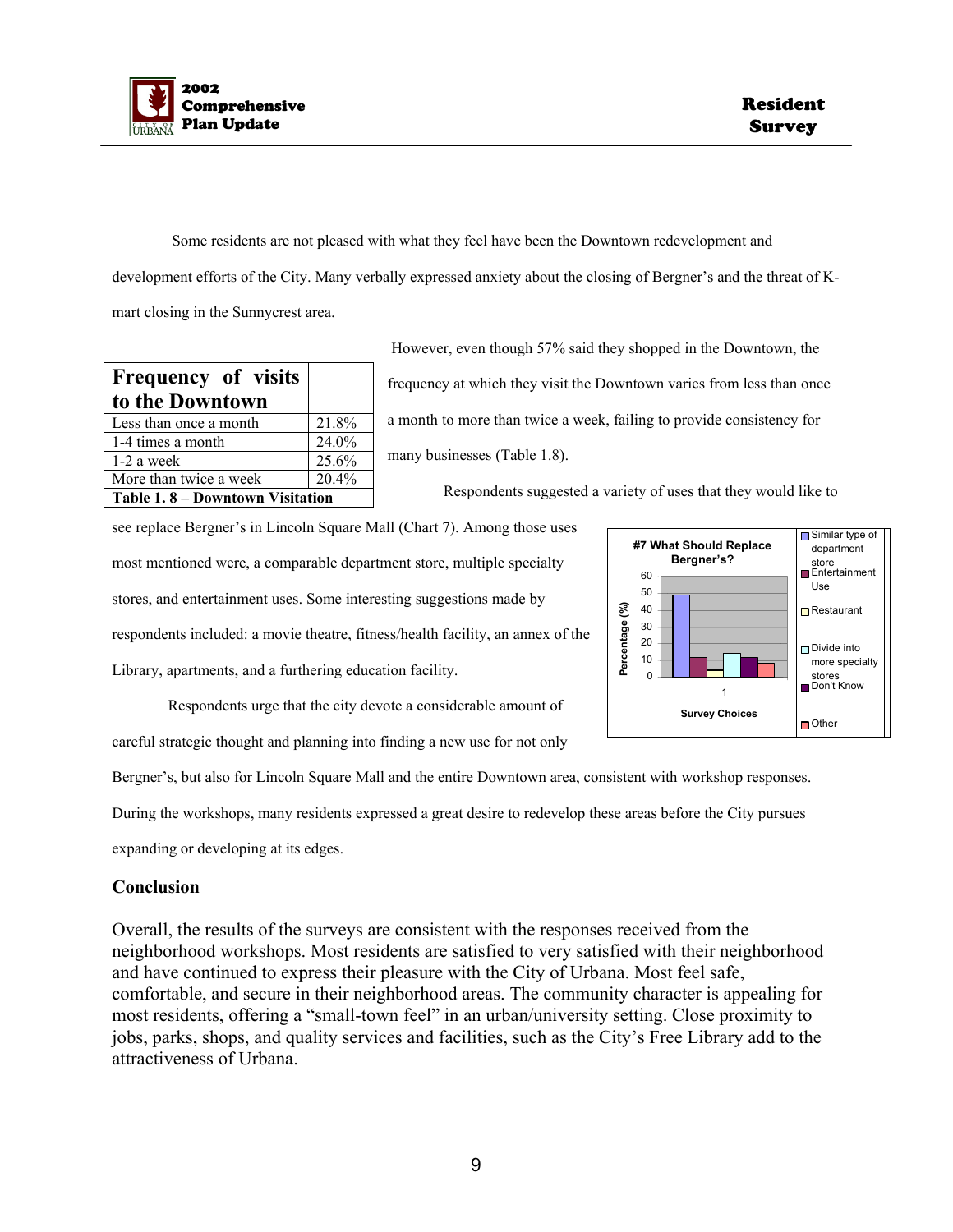

However, residents have expressed some concerns and suggestions for improvement in their neighborhood, in the city as a whole, and in development and redevelopment plans. Residents desire a broader tax base, which includes better planning, zoning, recruitment, and enforcement efforts that would retain and redevelop existing businesses and promote the development of others within the city. Respondents from both the workshops and the surveys expressed the need for more entertainment, recreation, and leisure uses, as well as retail business. Others residents, particularly in West and South Urbana, fear continued student housing encroachment, in the form of apartment buildings and converted single-family homes, and commuter parking problems in their neighborhoods. More green space and bicycle and pedestrian-friendly pathways and intersections have been suggested to increase "walkability," accessibility, and safety.

These issues will receive special attention and consideration when updating the Comprehensive Plan. Decisions that are made in regard to development and redevelopment of housing, industry, and retail will have significant impacts not only on the physical blueprint of Urbana, but also on the tax base and other economic and social components.

Careful evaluation of resident input will assist the City in addressing its weaknesses within the entire city and within individual neighborhoods. The Comprehensive Plan must not overlook the little details in an attempt to produce a grander future vision. Results from both the workshops and surveys have clearly outlined resident's opinions on the strengths, weaknesses, opportunities, and threats of their individual neighborhoods and the City as a whole. Continued community involvement must be a part of the Comprehensive Plan updating process in order for the City to effectively address future planning actions.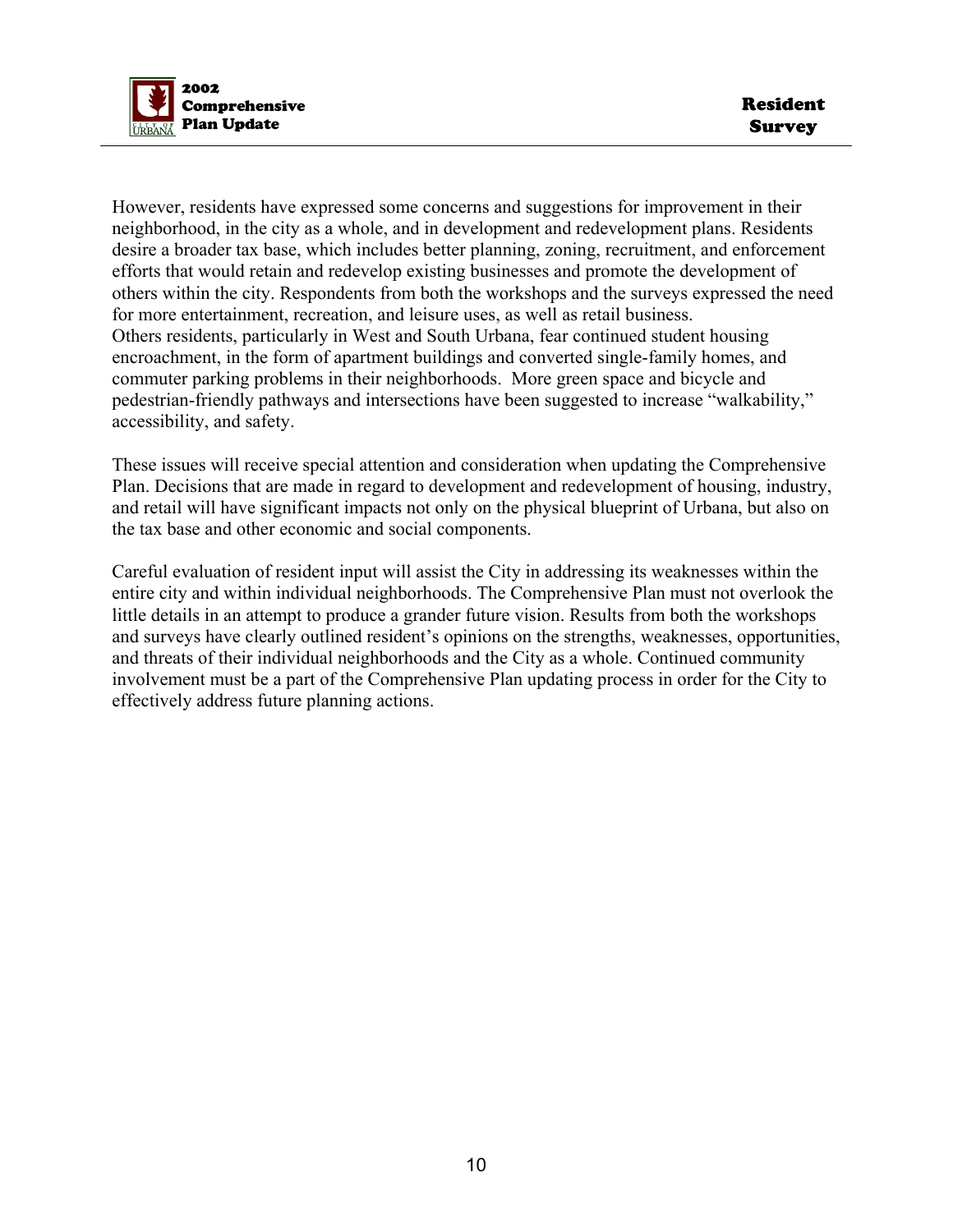



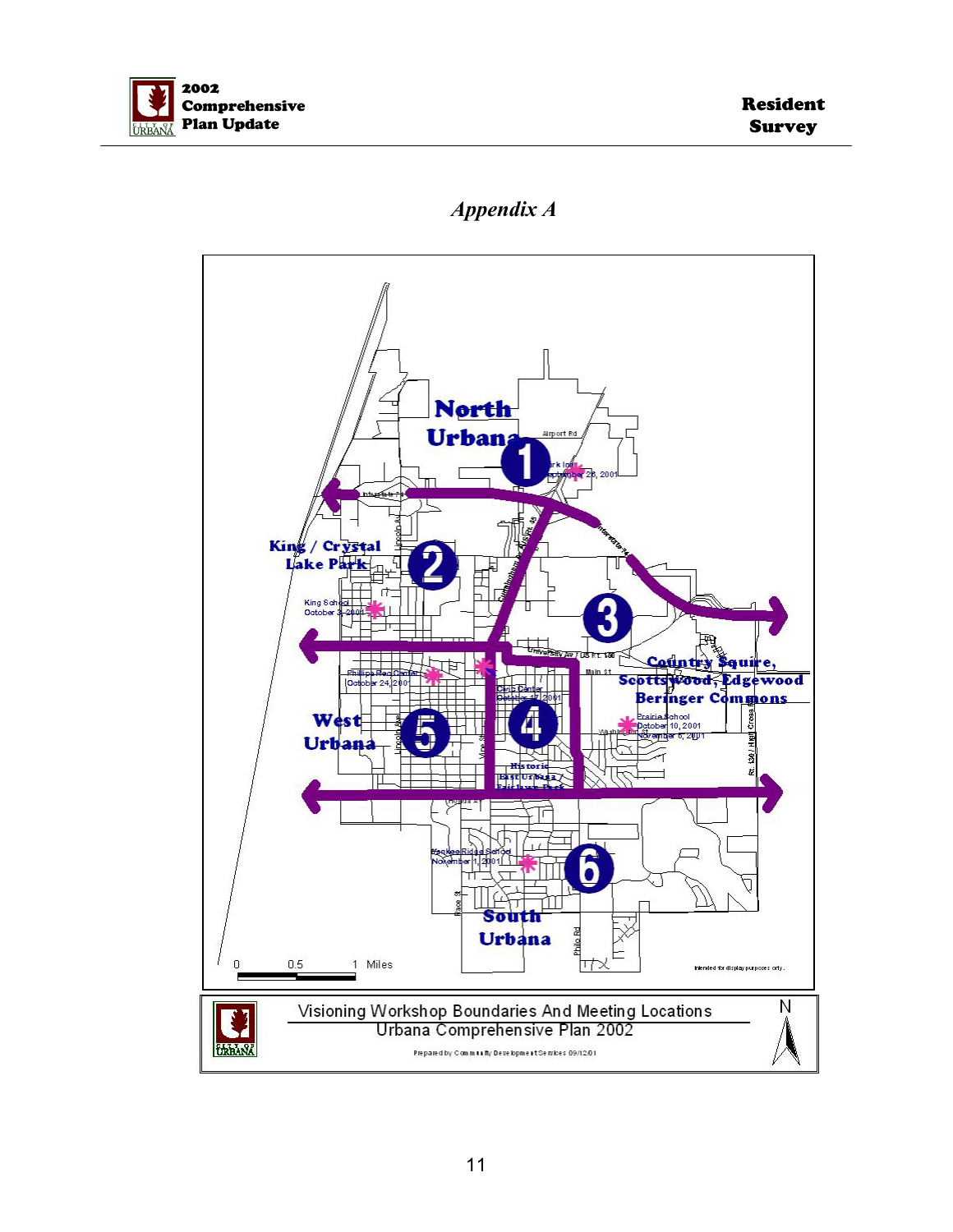

Resident Survey

# *Appendix B*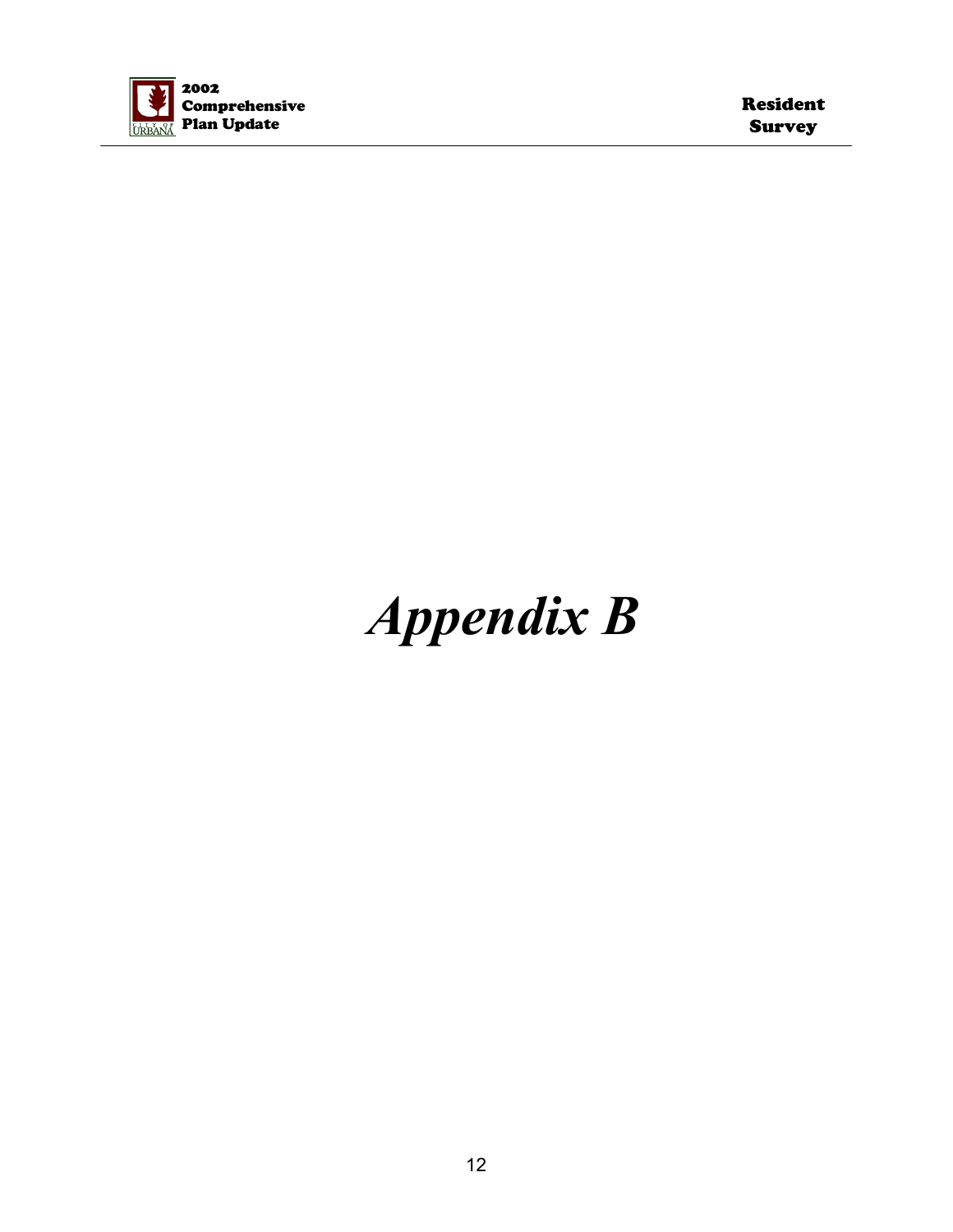

#### **Your Neighborhood**

**I would like to start by asking you a few questions about the neighborhood you live in.** 

- **1. What do you like best about your neighborhood? You can identify up to two things that you like.**
- **2. Now I am going to read you a list of 7 community characteristics. For each one, please tell me how satisfied you are with your neighborhood, on a 5-point scale, where 1 = "very unsatisfied" and 5 = "very satisfied."**

|                           |                                                                                  | Very<br>Unsatisfied | Unsatisfied    | Neutral | Satisfied      | Very<br>Satisfied | Don't<br>know, no<br>answer |
|---------------------------|----------------------------------------------------------------------------------|---------------------|----------------|---------|----------------|-------------------|-----------------------------|
|                           | Upkeep of property in<br>the area                                                | $\mathbf{1}$        | $\overline{2}$ | 3       | $\overline{4}$ | 5                 | 9                           |
| $\mathbf B$               | Safety / ease of<br>crossing streets                                             | 1                   | $\sqrt{2}$     | 3       | $\overline{4}$ | 5                 | 9                           |
| $\mathcal{C}$             | Ease of walking<br>through the<br>neighborhood                                   |                     | $\overline{2}$ | 3       | $\overline{4}$ | 5                 | 9                           |
| D                         | Ease in getting to other<br>parts of town                                        |                     | $\overline{2}$ | 3       | $\overline{4}$ | 5                 | 9                           |
| E                         | Parks                                                                            |                     | $\overline{2}$ | 3       | $\overline{4}$ | 5                 | 9                           |
| $\boldsymbol{\mathrm{F}}$ | Safety from crime                                                                |                     | $\overline{2}$ | 3       | $\overline{4}$ | 5                 | 9                           |
| G                         | <b>Municipal Services</b><br>(maintenance of streets,<br>sidewalks, trees, etc.) | 1                   | $\overline{2}$ | 3       | $\overline{4}$ | 5                 | 9                           |

**Comments**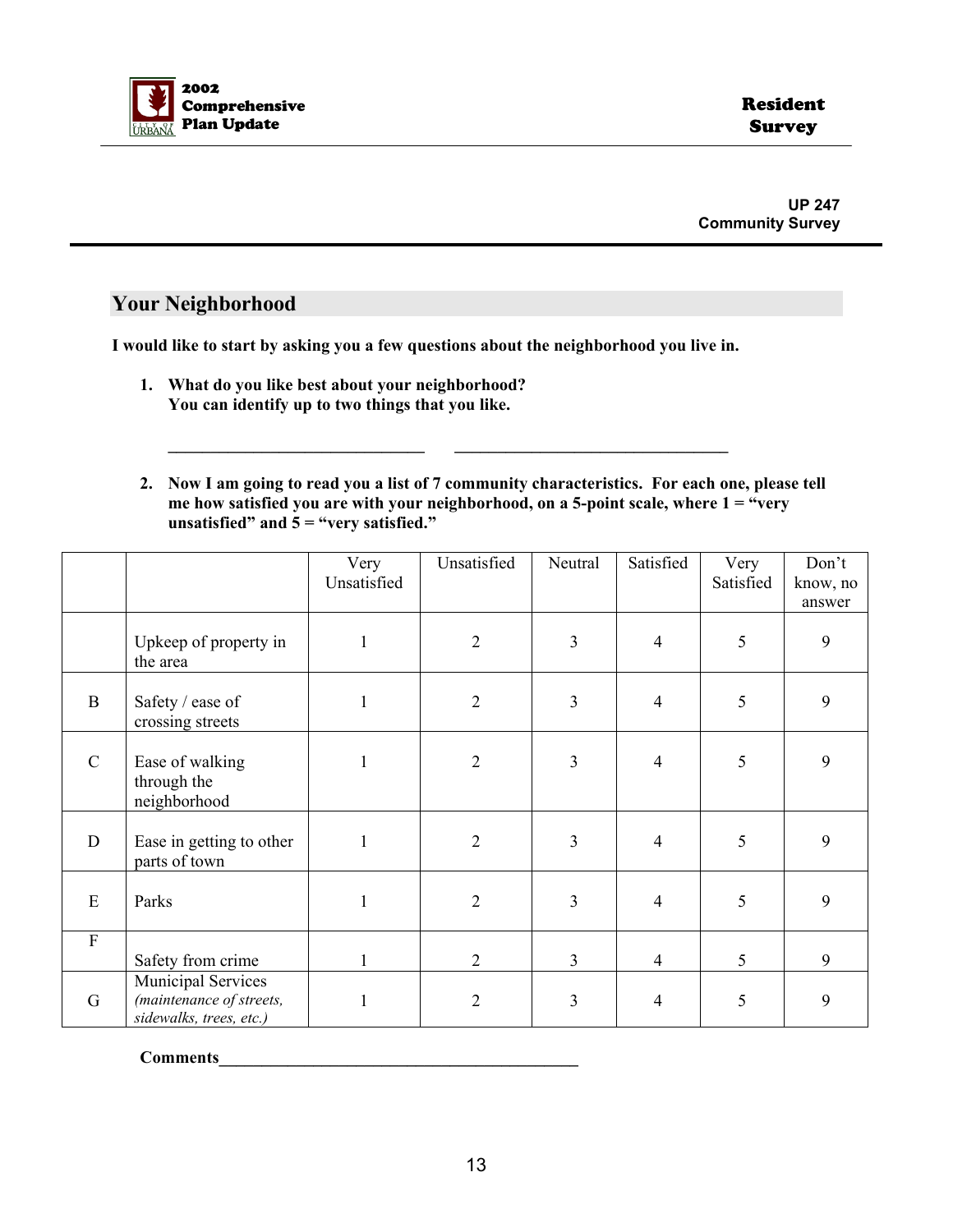

#### **3. Where do you work (or go to school)?** *(looking for their primary activity outside the home)*

| Not Applicable (retired, homemaker, unemployed, work at home)  8 |  |
|------------------------------------------------------------------|--|
|                                                                  |  |

Comments: \_\_\_\_\_\_\_\_\_\_\_\_\_\_\_\_\_\_\_\_\_\_\_\_\_\_\_\_\_\_\_\_\_\_\_\_\_\_\_\_\_\_\_\_\_\_\_\_\_\_\_\_\_\_\_\_\_\_\_

#### **4. How do you typically get to work?**

| Not Applicable (retired, homemaker, unemployed, work at home)  8 |  |
|------------------------------------------------------------------|--|

Comments: \_\_\_\_\_\_\_\_\_\_\_\_\_\_\_\_\_\_\_\_\_\_\_\_\_\_\_\_\_\_\_\_\_\_\_\_\_\_\_\_\_\_\_\_\_\_\_\_\_\_\_\_\_\_\_\_\_\_\_

#### **All of Urbana**

*Next I would like to ask you a few questions about your perceptions of Urbana as a whole.* 

**5. How satisfied are you with living in Urbana (using the same 5-point scale as before)?** 

**6. What do you like best about Urbana? You may identify up to two things that you like.**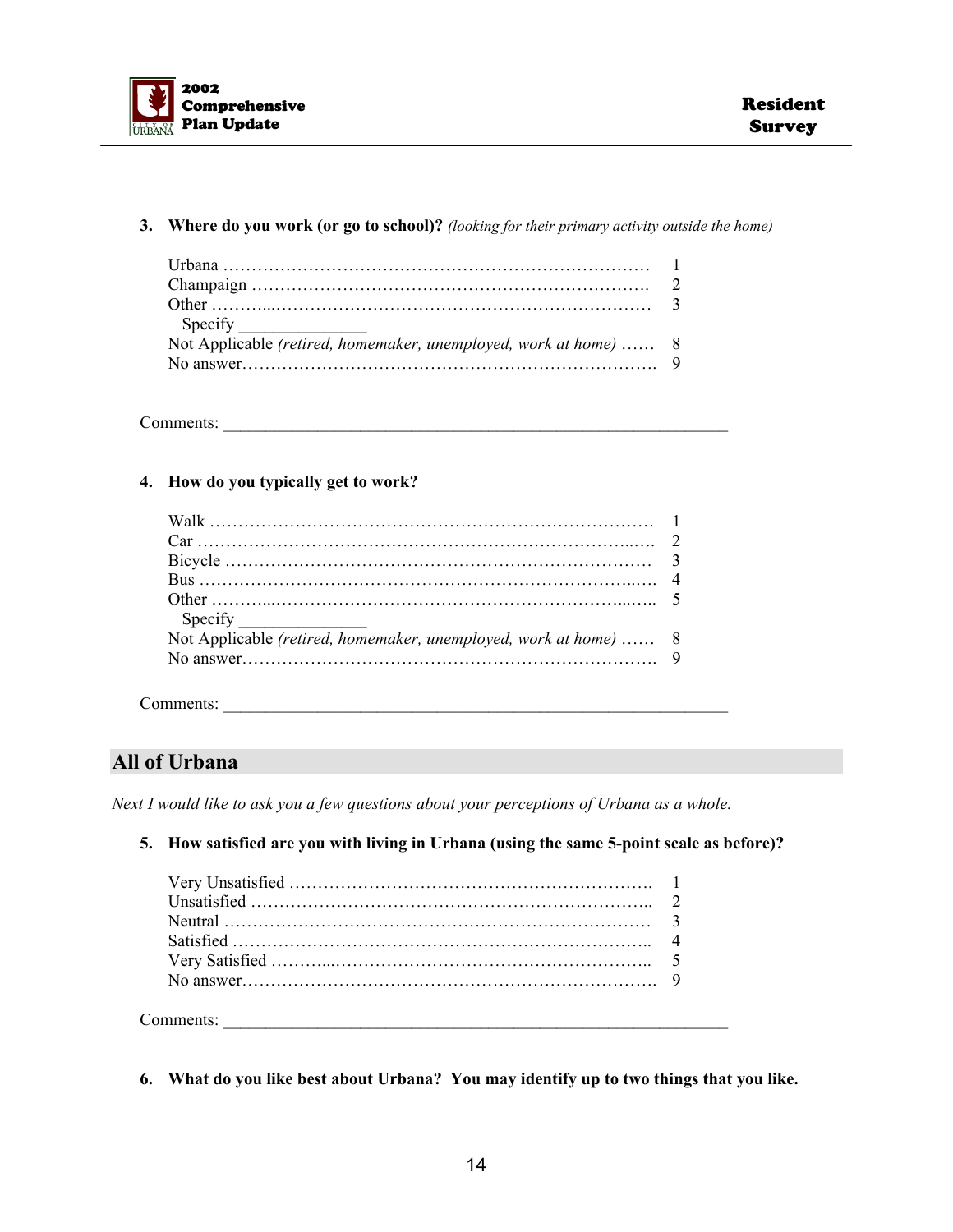

 $\overline{a}$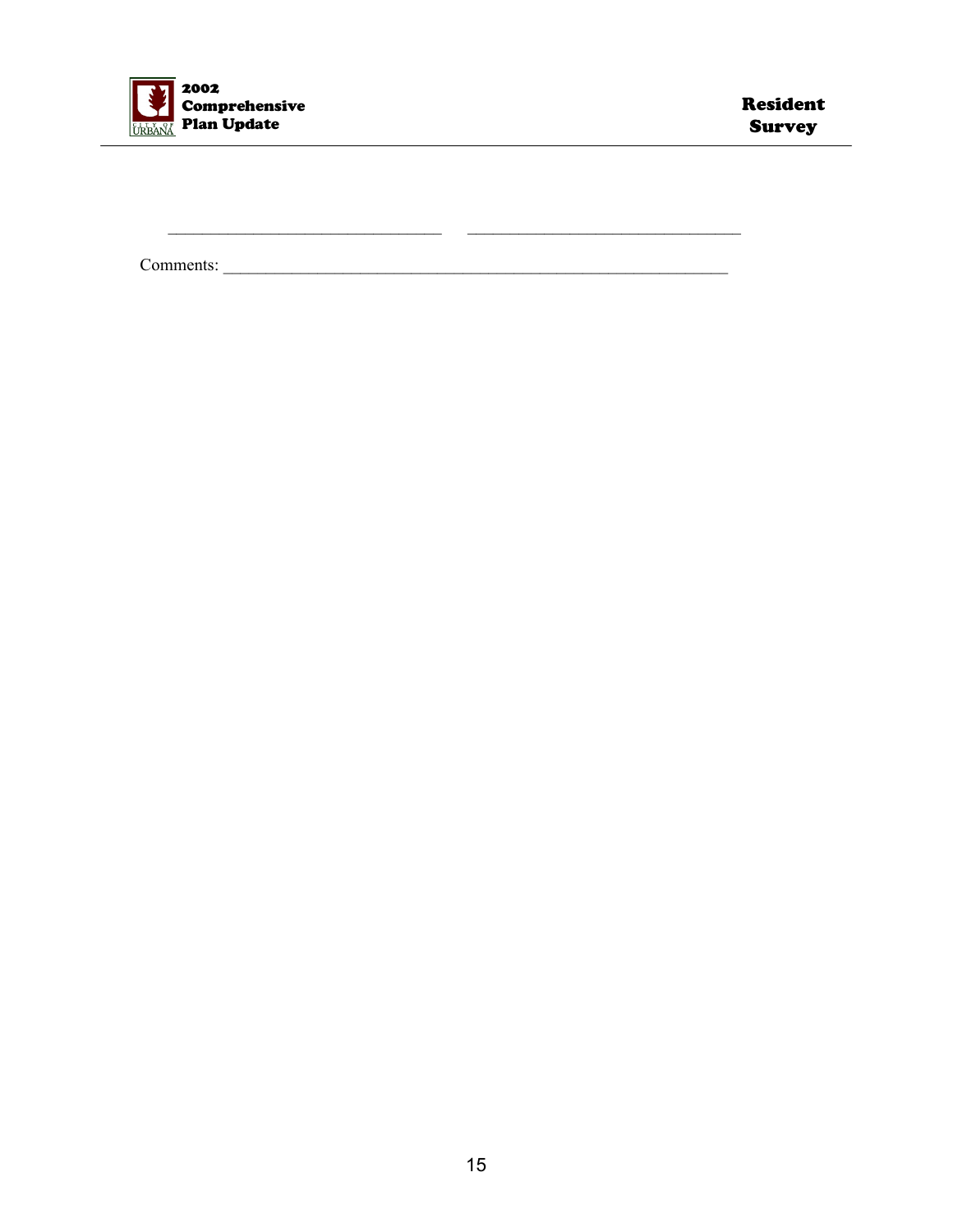

**7. What do you like least about Urbana? You may identify up to two things you don't like.** 

\_\_\_\_\_\_\_\_\_\_\_\_\_\_\_\_\_\_\_\_\_\_\_\_\_\_\_\_\_\_\_\_ \_\_\_\_\_\_\_\_\_\_\_\_\_\_\_\_\_\_\_\_\_\_\_\_\_\_\_\_\_\_\_\_

Comments:

**8. Now I am going to read you a list of 7 public services or facilities in Urbana. For each one, please tell me how satisfied you are, on a 5-point scale, where 1 = "very unsatisfied" and 5 = "very satisfied."** 

|               |               | Very        |                |                |                | Very      | Don't |
|---------------|---------------|-------------|----------------|----------------|----------------|-----------|-------|
|               |               | Unsatisfied | Unsatisfied    | Neutral        | Satisfied      | Satisfied | know  |
|               | Schools       |             | $\overline{2}$ | 3              | 4              | 5         | 9     |
| A             |               |             |                |                |                |           |       |
|               | Parks         |             | $\overline{2}$ | $\overline{3}$ | $\overline{4}$ | 5         | 9     |
| B             |               |             |                |                |                |           |       |
|               | Library       |             | $\overline{2}$ | $\overline{3}$ | $\overline{4}$ | 5         | 9     |
| $\mathcal{C}$ |               |             |                |                |                |           |       |
|               | <b>Street</b> |             | $\overline{2}$ | $\overline{3}$ | $\overline{4}$ | 5         | 9     |
| D             | System        |             |                |                |                |           |       |
|               | Fire          |             | $\overline{2}$ | $\overline{3}$ | $\overline{4}$ | 5         | 9     |
| E             | Protection    |             |                |                |                |           |       |
| ${\bf F}$     | Police        |             | $\overline{2}$ | $\overline{3}$ | $\overline{4}$ | 5         | 9     |
|               | Protection    |             |                |                |                |           |       |
|               | Mass          |             | 2              | 3              | $\overline{4}$ | 5         | 9     |
| G             | Transit       |             |                |                |                |           |       |

Comments: \_\_\_\_\_\_\_\_\_\_\_\_\_\_\_\_\_\_\_\_\_\_\_\_\_\_\_\_\_\_\_\_\_\_\_\_\_\_\_\_\_\_\_\_\_\_\_\_\_\_\_\_\_\_\_\_\_\_\_

#### **9. Do you feel the level of local services received justifies the local taxes paid?**

Comments: \_\_\_\_\_\_\_\_\_\_\_\_\_\_\_\_\_\_\_\_\_\_\_\_\_\_\_\_\_\_\_\_\_\_\_\_\_\_\_\_\_\_\_\_\_\_\_\_\_\_\_\_\_\_\_\_\_\_\_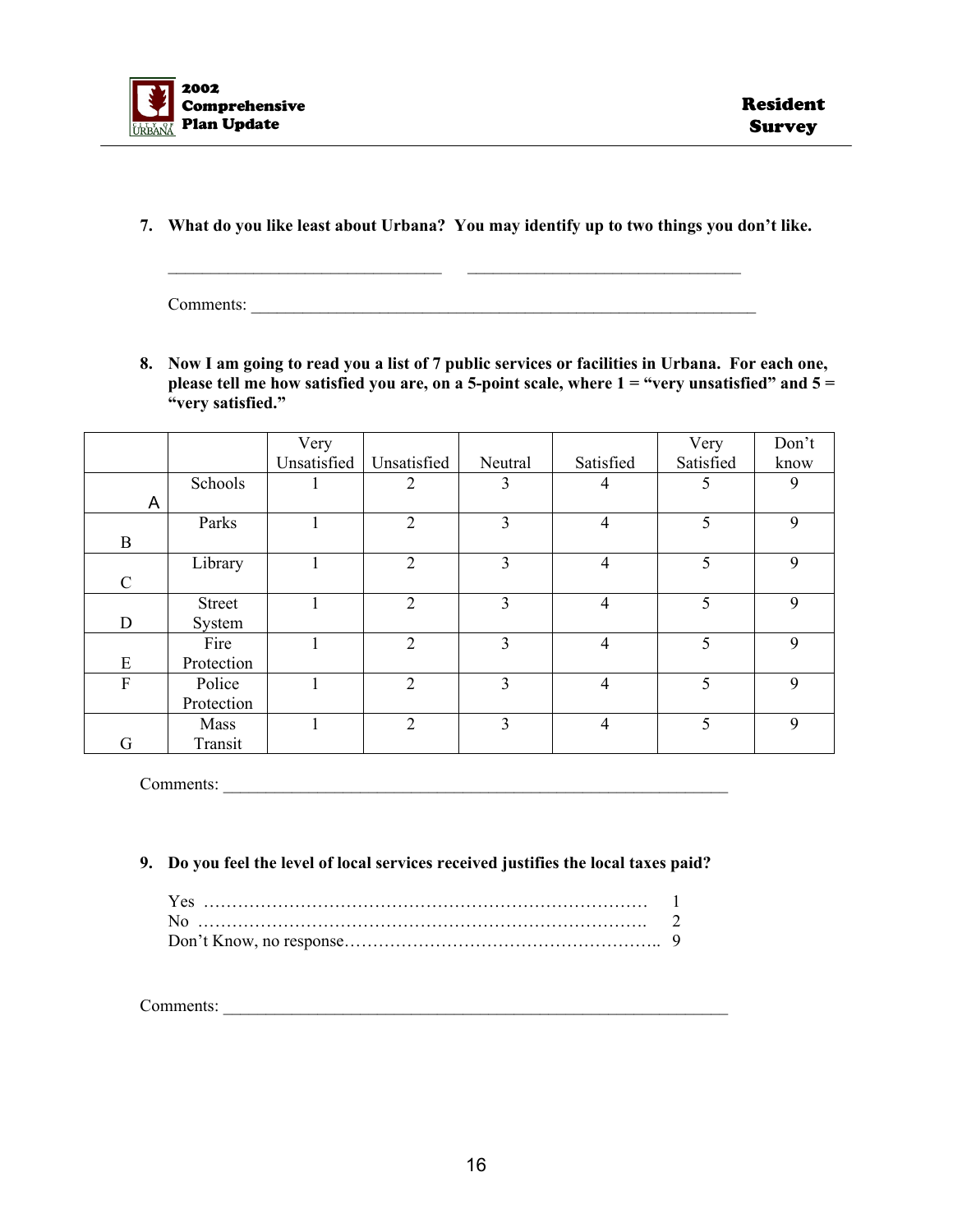

#### **Development in Urbana**

**Next I would like to get your thoughts on how Urbana should expand and develop.** 

**10. I am going to read you a list of six types of development. For each use, please tell me if you think it is needed in Urbana, on a 5-point scale, where 1= "not needed," and 5 = "greatly needed."** 

|               |                   | <b>Not</b>    | Somewhat       | <b>Neutral</b> | <b>Needed</b> | <b>Greatly</b> | Don't |
|---------------|-------------------|---------------|----------------|----------------|---------------|----------------|-------|
|               |                   | <b>Needed</b> | <b>Needed</b>  |                |               | <b>Needed</b>  | know  |
|               | More Single       |               |                |                |               |                | 9     |
| A             | Family            |               | $\overline{2}$ | 3              | 4             | 5              |       |
|               | Homes             |               |                |                |               |                |       |
|               | More Multi-       |               |                |                |               |                | 9     |
| B             | Family            |               | $\overline{2}$ | 3              | 4             | 5              |       |
|               | Apartments        |               |                |                |               |                |       |
|               | More Retail       |               | $\overline{2}$ | 3              | 4             | 5              | 9     |
| $\mathcal{C}$ | <b>Businesses</b> |               |                |                |               |                |       |
|               | <b>More</b>       |               | $\overline{2}$ | 3              | 4             | 5              | 9     |
| $\mathbf D$   | <b>Industry</b>   |               |                |                |               |                |       |
|               | More              |               | $\overline{2}$ | 3              | 4             | 5              | 9     |
| E             | Offices           |               |                |                |               |                |       |
| F             | More Parks        |               | $\overline{2}$ | 3              | 4             | $\varsigma$    | 9     |

Comments:

**11. Where do you do most of your shopping for items other than groceries? You can identify up to two places** *(looking for frequency of shopping, not dollars spent. Circle one or two that apply)*

 $\mathcal{L}_\text{max} = \frac{1}{2} \sum_{i=1}^n \mathcal{L}_\text{max} = \frac{1}{2} \sum_{i=1}^n \mathcal{L}_\text{max} = \frac{1}{2} \sum_{i=1}^n \mathcal{L}_\text{max} = \frac{1}{2} \sum_{i=1}^n \mathcal{L}_\text{max} = \frac{1}{2} \sum_{i=1}^n \mathcal{L}_\text{max} = \frac{1}{2} \sum_{i=1}^n \mathcal{L}_\text{max} = \frac{1}{2} \sum_{i=1}^n \mathcal{L}_\text{max} = \frac{1}{2} \sum_{i=$  $\mathcal{L}_\text{max}$  and  $\mathcal{L}_\text{max}$  and  $\mathcal{L}_\text{max}$  and  $\mathcal{L}_\text{max}$  and  $\mathcal{L}_\text{max}$  and  $\mathcal{L}_\text{max}$ 

| Specify |
|---------|
|         |

Comments: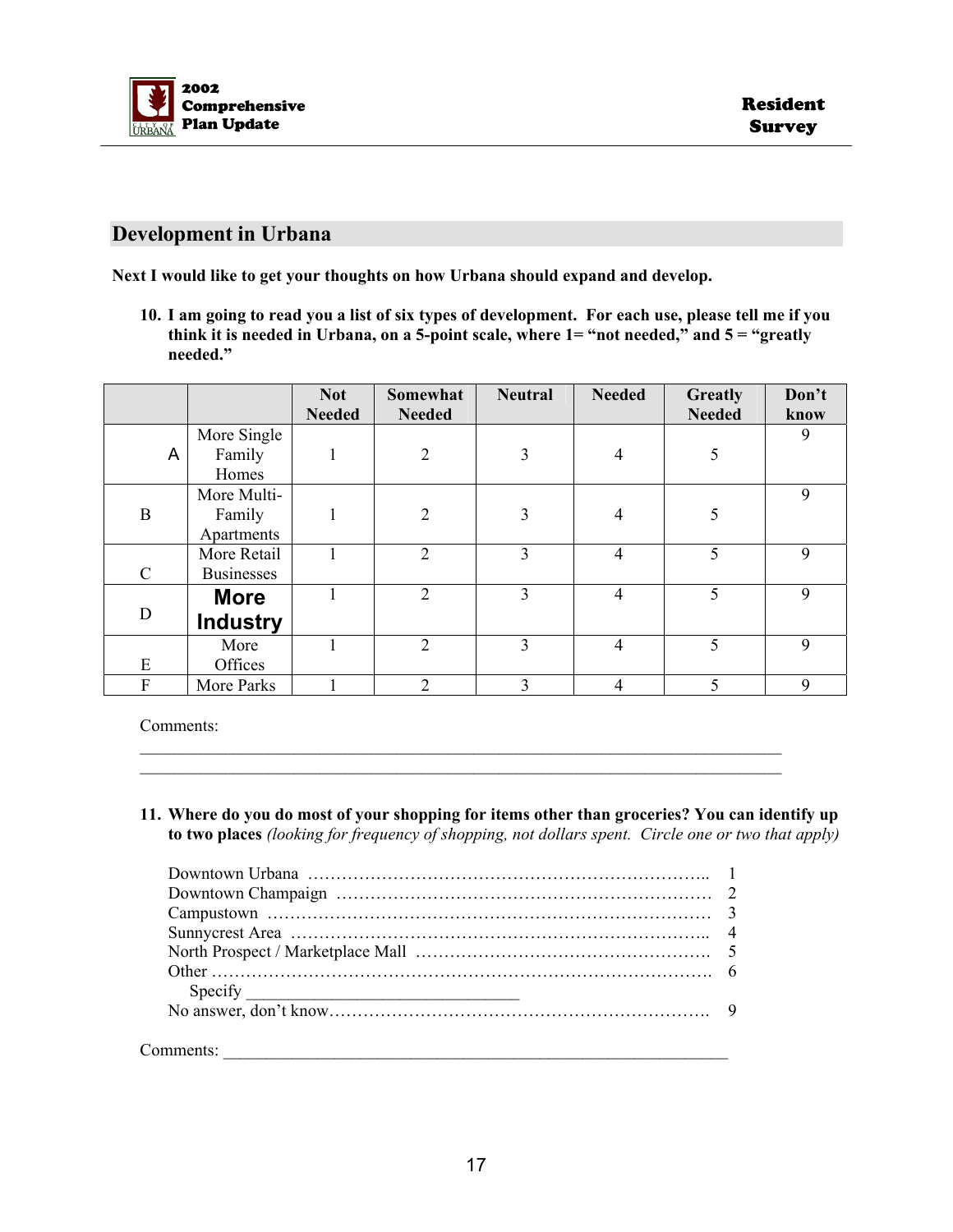

#### **12. Where is the best place for new business (retail and office) development?**

#### Comments:

#### **13. Where is the best place for new** *residential* **development?**

Comments:

#### **14. Where is the best place for new** *industrial* **development?**

| Specify $\frac{1}{\sqrt{1-\frac{1}{2}}\sqrt{1-\frac{1}{2}}\sqrt{1-\frac{1}{2}}\sqrt{1-\frac{1}{2}}}}$ |  |
|-------------------------------------------------------------------------------------------------------|--|
|                                                                                                       |  |
|                                                                                                       |  |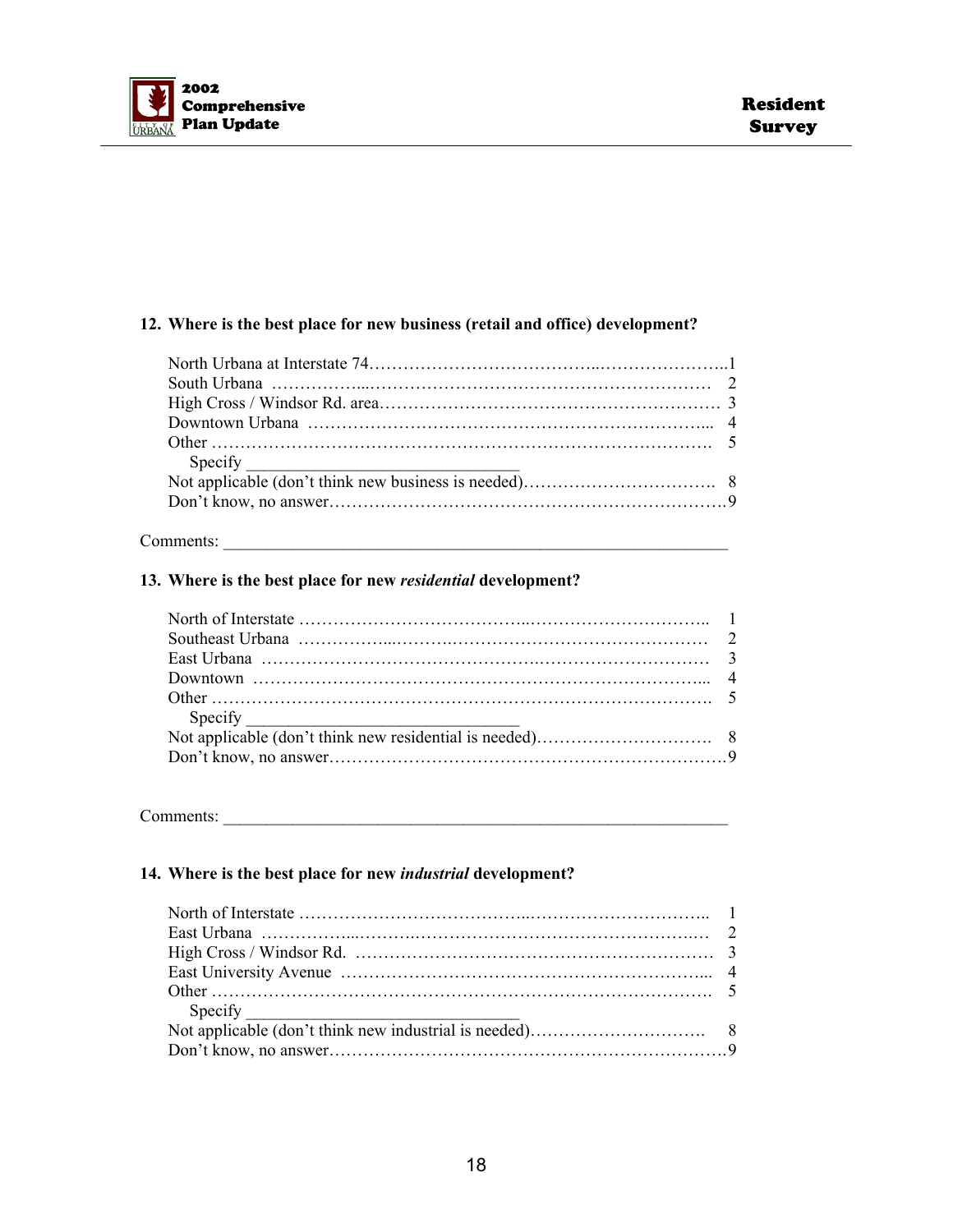

Comments: \_\_\_\_\_\_\_\_\_\_\_\_\_\_\_\_\_\_\_\_\_\_\_\_\_\_\_\_\_\_\_\_\_\_\_\_\_\_\_\_\_\_\_\_\_\_\_\_\_\_\_\_\_\_\_\_\_\_\_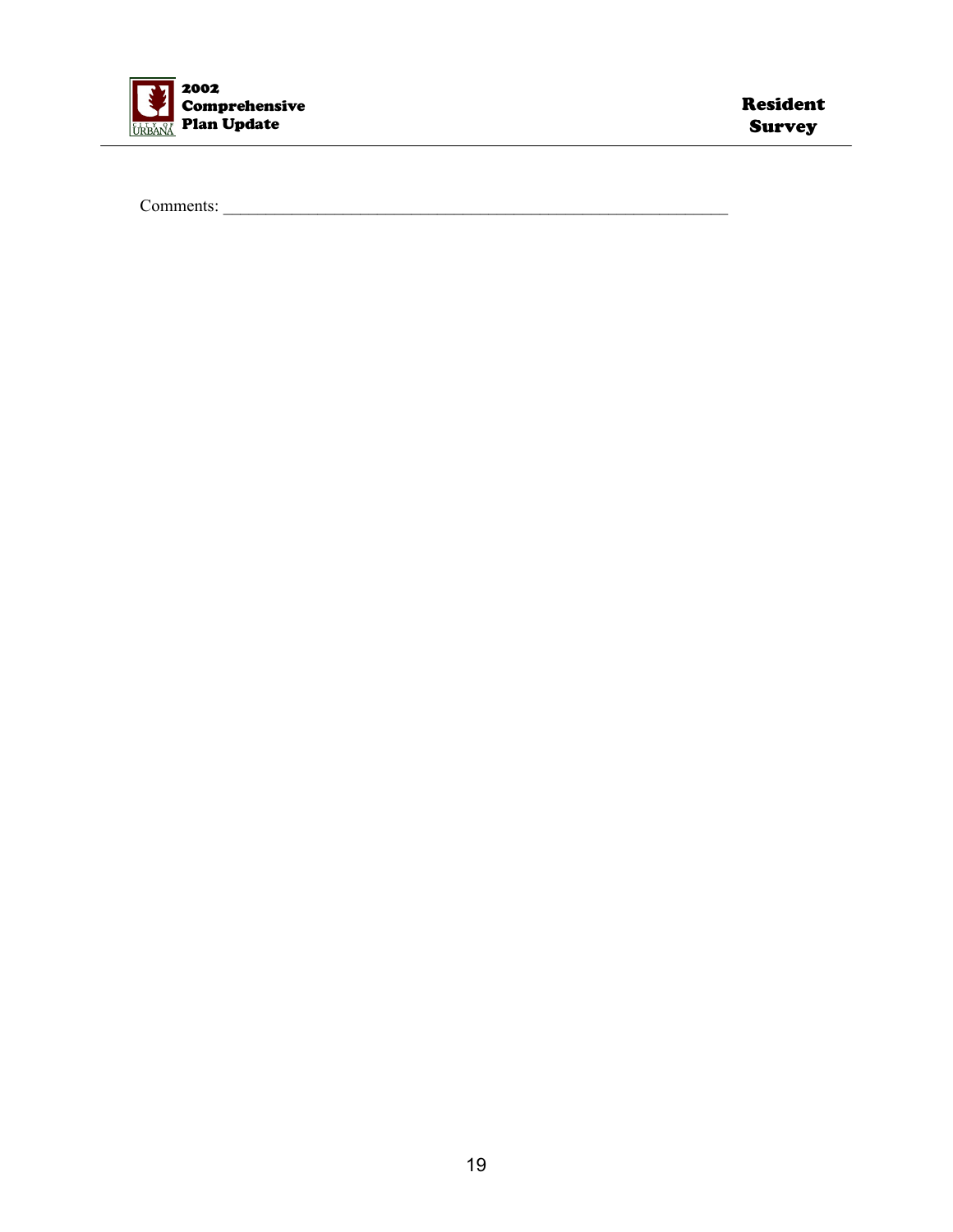

#### **Downtown/Central Urbana**

**Next I would like to ask you about your thoughts on Downtown Urbana. By "downtown" I mean the central part of Urbana, roughly south of University Ave and north of Illinois Street, east of McCullough and generally west of Vine but including Schnucks and the businesses on the east side of Vine.** 

#### **15. How often do you visit downtown Urbana?**

| If "Never" skip to Question #19 |  |
|---------------------------------|--|

Comments:

**16. What is your most frequent activity when you visit downtown? You may choose up to 2 responses.** 

| $\text{Specify}$ |  |
|------------------|--|
|                  |  |
|                  |  |

#### Comments:

#### **17. Do you shop in downtown Urbana?**

| Comments <sup>.</sup> |  |
|-----------------------|--|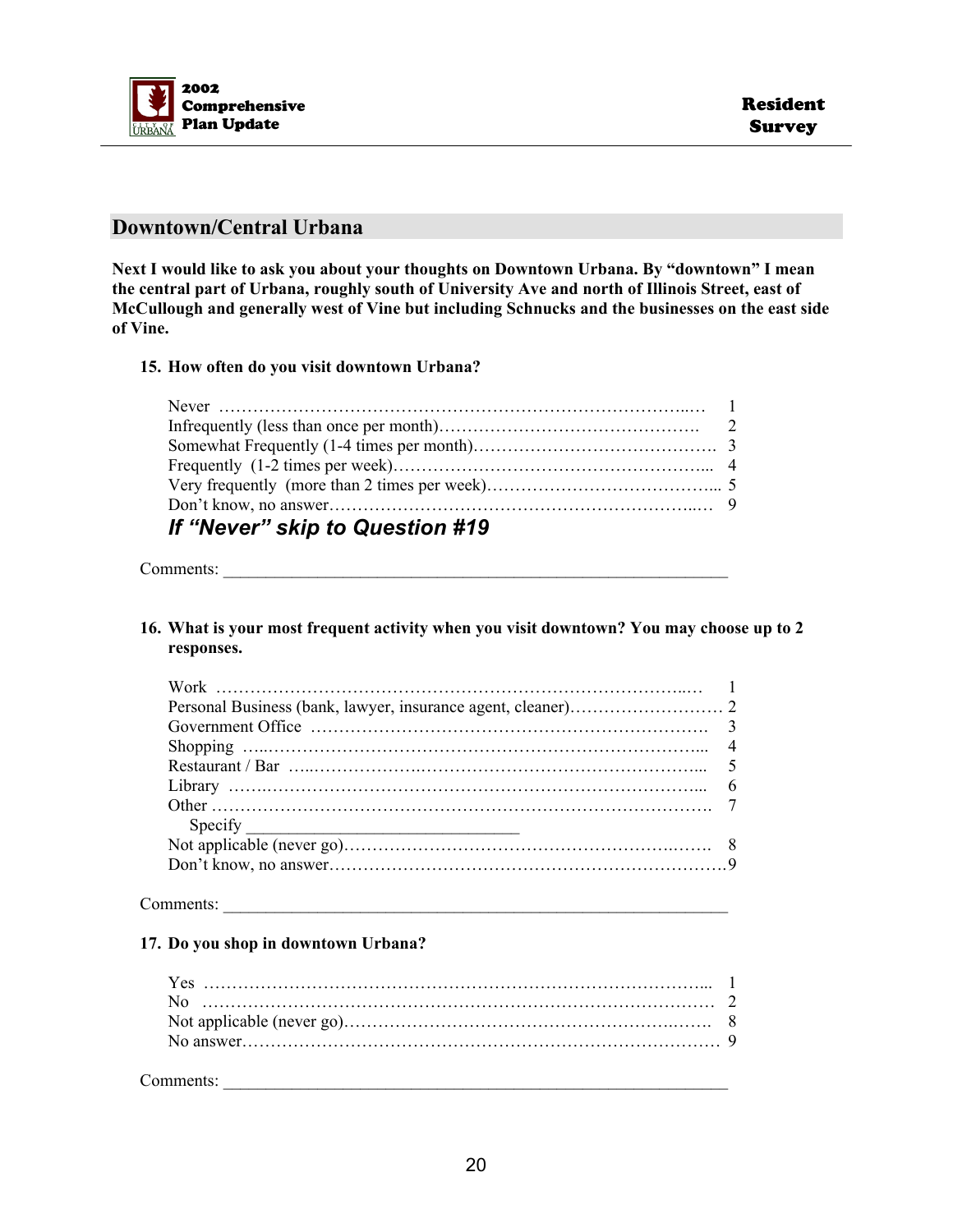

| Specify $\qquad$ |                |
|------------------|----------------|
|                  | 8 <sup>8</sup> |
|                  | $\mathbf Q$    |

#### **19. If NO: Would you shop in downtown Urbana if: You may choose up to two responses.**

Comments:

#### **20. What type of business do you think should replace Bergner's at Lincoln Square Mall? Pick one.**

| Specify $\qquad \qquad$ |  |
|-------------------------|--|
|                         |  |

Comments: \_\_\_\_\_\_\_\_\_\_\_\_\_\_\_\_\_\_\_\_\_\_\_\_\_\_\_\_\_\_\_\_\_\_\_\_\_\_\_\_\_\_\_\_\_\_\_\_\_\_\_\_\_\_\_\_\_\_\_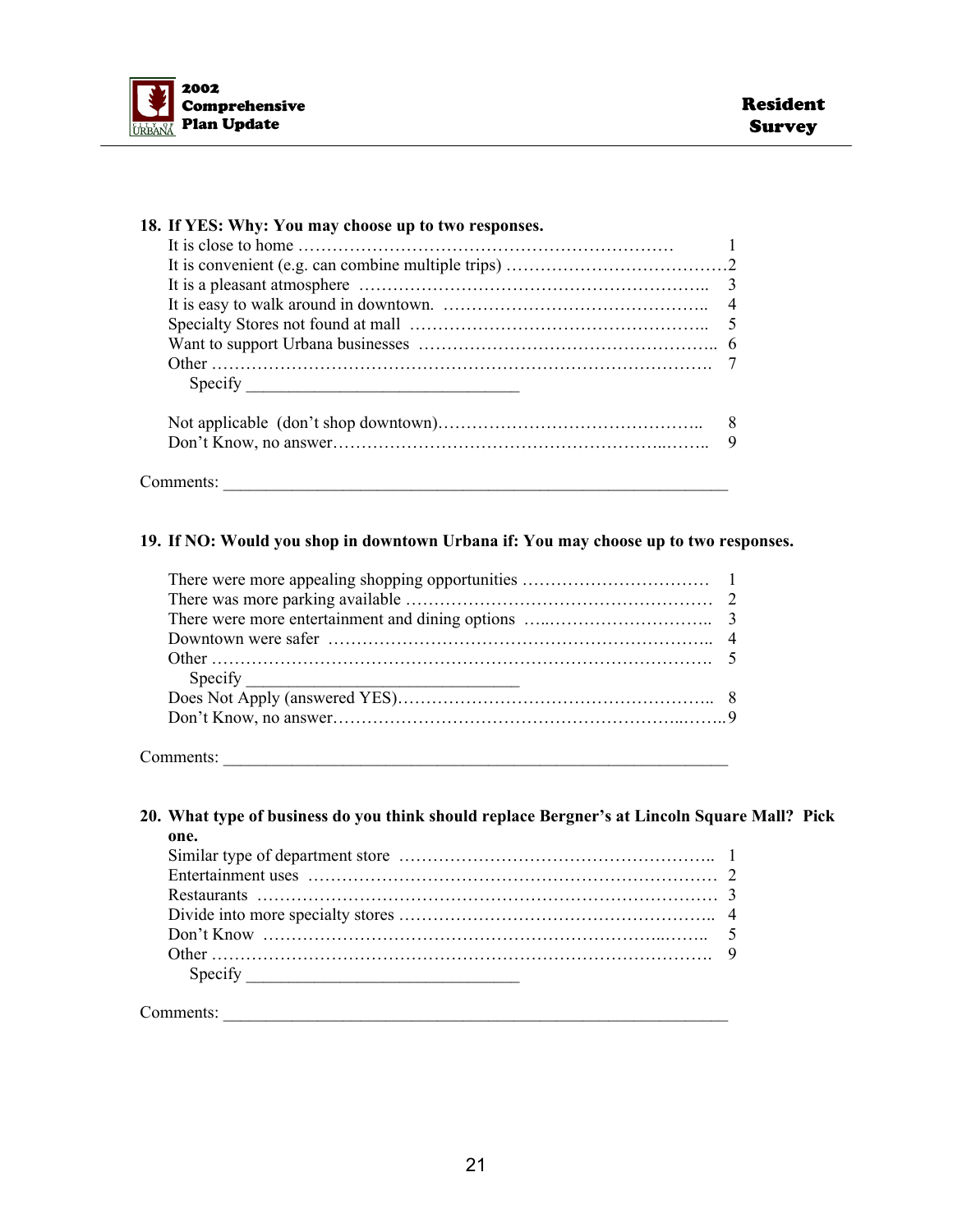

#### **Profile questions**

**Finally I would like to ask you a few questions about yourself.** 

#### **21. How long have you lived in Urbana?**

#### **22. How long have you lived at this residence? \_\_\_\_\_\_\_\_\_\_\_\_\_\_\_\_\_\_**

#### **23. Do you:**

| l Ither (                                                                                                                        |  |
|----------------------------------------------------------------------------------------------------------------------------------|--|
| <u> 1980 - Jan Sterling von Berling von Berling von Berling von Berling von Berling von Berling von Berling von B</u><br>Specity |  |
|                                                                                                                                  |  |

#### **24. How many persons are in this household?**



**25. How many persons in the household are under 18 years old?** 



#### **26. Any other comments you would like to make?**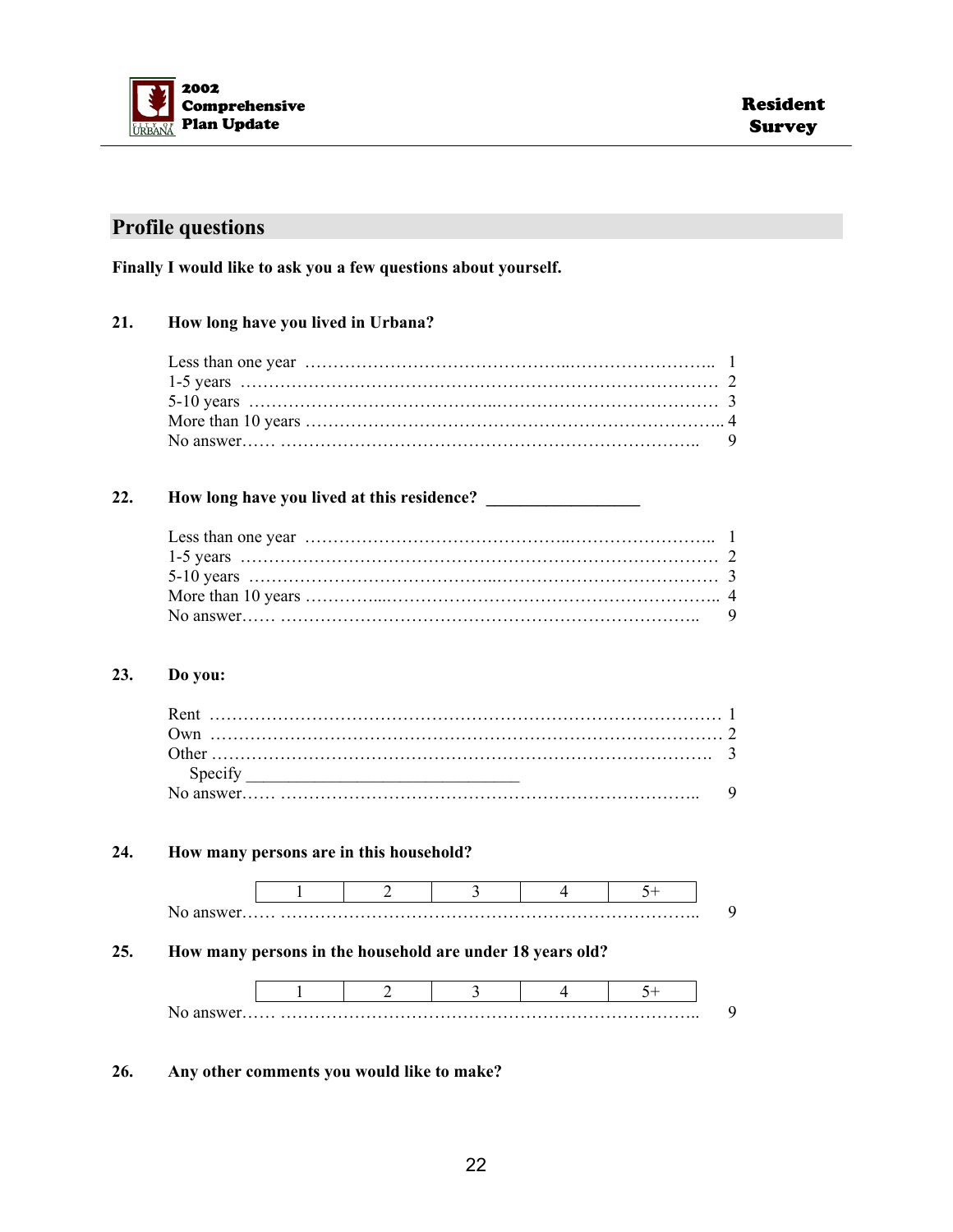

**Thank you very much for taking the time to participate in this survey. Here is some information that explains the Urbana Comprehensive Plan update process and how you can stay informed on its progress. Thank you once again.** 

 $\mathcal{L}_\text{max} = \frac{1}{2} \sum_{i=1}^n \mathcal{L}_\text{max}(\mathbf{z}_i - \mathbf{z}_i)$ 

 $\mathcal{L}_\text{max} = \mathcal{L}_\text{max} = \mathcal{L}_\text{max} = \mathcal{L}_\text{max} = \mathcal{L}_\text{max} = \mathcal{L}_\text{max} = \mathcal{L}_\text{max} = \mathcal{L}_\text{max} = \mathcal{L}_\text{max} = \mathcal{L}_\text{max} = \mathcal{L}_\text{max} = \mathcal{L}_\text{max} = \mathcal{L}_\text{max} = \mathcal{L}_\text{max} = \mathcal{L}_\text{max} = \mathcal{L}_\text{max} = \mathcal{L}_\text{max} = \mathcal{L}_\text{max} = \mathcal{$  $\mathcal{L}_\text{max} = \mathcal{L}_\text{max} = \mathcal{L}_\text{max} = \mathcal{L}_\text{max} = \mathcal{L}_\text{max} = \mathcal{L}_\text{max} = \mathcal{L}_\text{max} = \mathcal{L}_\text{max} = \mathcal{L}_\text{max} = \mathcal{L}_\text{max} = \mathcal{L}_\text{max} = \mathcal{L}_\text{max} = \mathcal{L}_\text{max} = \mathcal{L}_\text{max} = \mathcal{L}_\text{max} = \mathcal{L}_\text{max} = \mathcal{L}_\text{max} = \mathcal{L}_\text{max} = \mathcal{$ 

#### **For the Interviewer (Observation Survey)**

Address \_\_\_\_\_\_\_\_\_\_\_\_\_\_\_\_\_\_\_\_\_\_\_\_\_\_\_\_\_\_\_\_\_\_\_\_\_\_\_\_\_\_\_\_

#### **1. Interviewee**

### **Gender**

| <b>Estimated Age</b> |  |
|----------------------|--|
|                      |  |
|                      |  |
|                      |  |
|                      |  |

#### **2. Condition of Residence**

#### **3. Type of Residence**

If multi-family, approx. how many units in building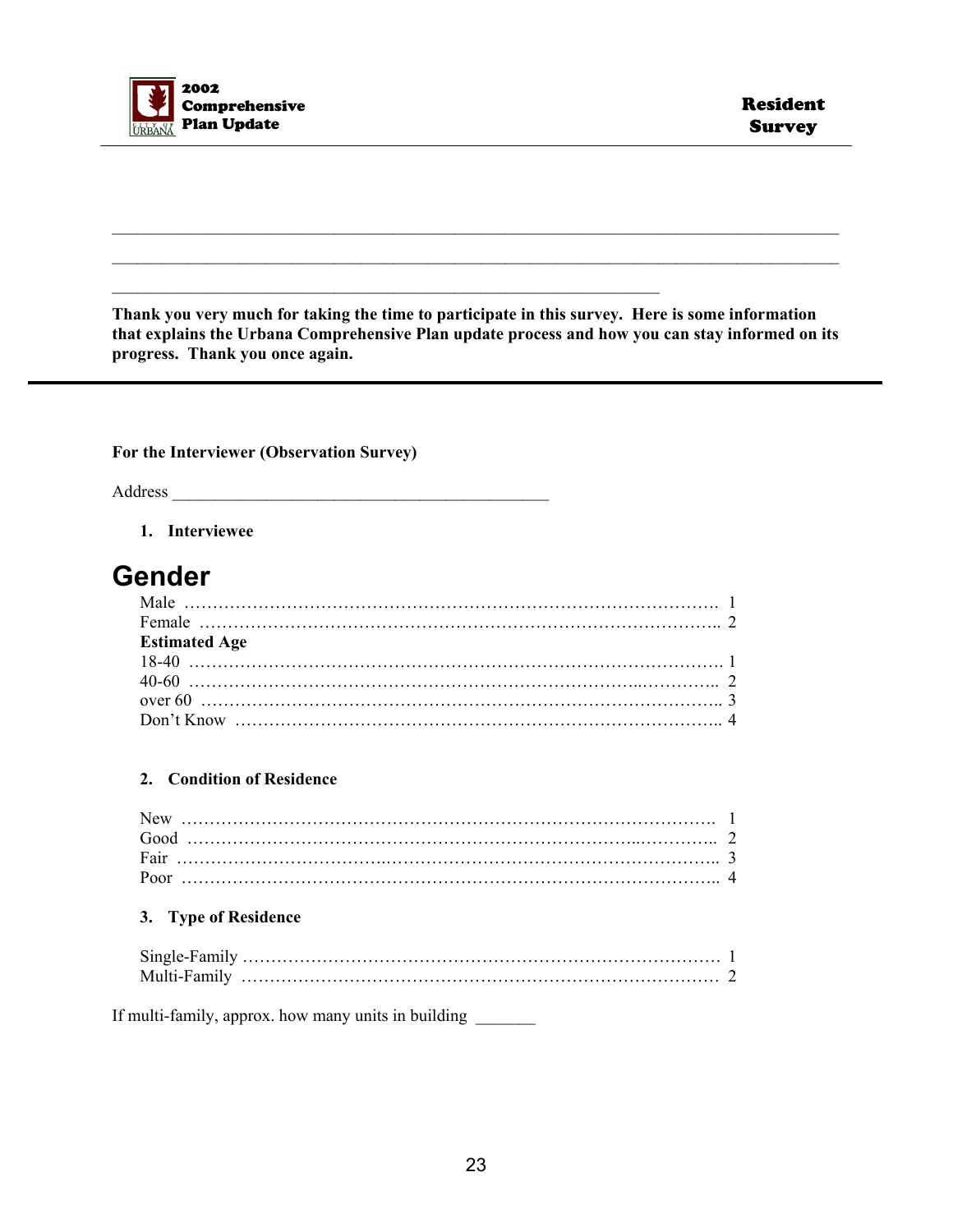

Resident Survey

# *Appendix C*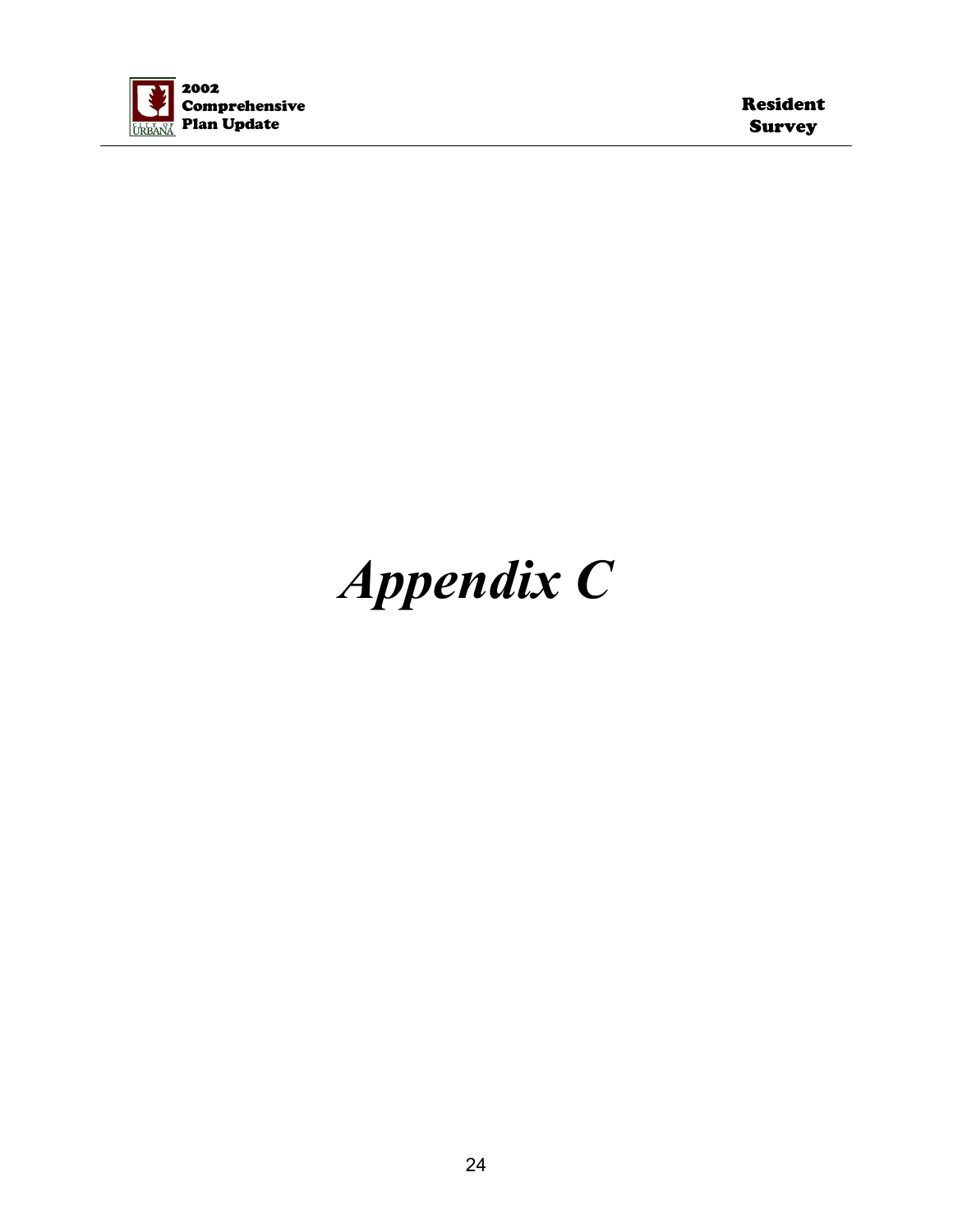

# **Area #1 North Urbana**

The neighborhood workshop for the North Urbana area was held on September 26, 2001 at the Park Inn. Over 100 people attended the workshop. Most of the participants lived outside the city limits and to the area east of Cunningham Avenue.

#### **The Area**

For purposes of the workshop, the area north of Interstate 74 is described as "North Urbana". This area contains a mix of land uses and unique natural features. Cunningham Avenue (Route 45) contains both old and new commercial development. The new Farm & Fleet and University AutoPark development at the interchange represents part of the future of commercial growth for Urbana. North Lincoln Avenue contains a significant amount of industrial development. Frasca Airfield continues to be a defining feature of the area as well. New residential developments is evident with Landis Farm and Somerset subdivisions. North Urbana also contains significant natural features along the Saline Branch. Residents of the secluded developments of Holcomb Woods and Raintree Woods off of Perkins Road enjoy natural resources not found in most of Champaign County.

#### **Major Themes**

The major themes of the workshop are as follows:

#### **Preserve the Rural Setting**

Participants wanted to see the rural atmosphere maintained. They wanted to see better recognition and protection of the unique natural features in the area such as the Saline Branch and the densely wooded areas.

#### **Grow Urbana** *in* **Urbana**

Many comments focused on the need for Urbana to grow and develop within the current city limits and to limit annexation and development north of the interstate. It was felt the downtown should continue to be redeveloped but that North Cunningham Avenue represents new commercial opportunities.

#### **Small Town with Amenities**

Participants frequently commented that a strength of Urbana is the "small town feel" with great amenities such as the U of I, the schools, and parks.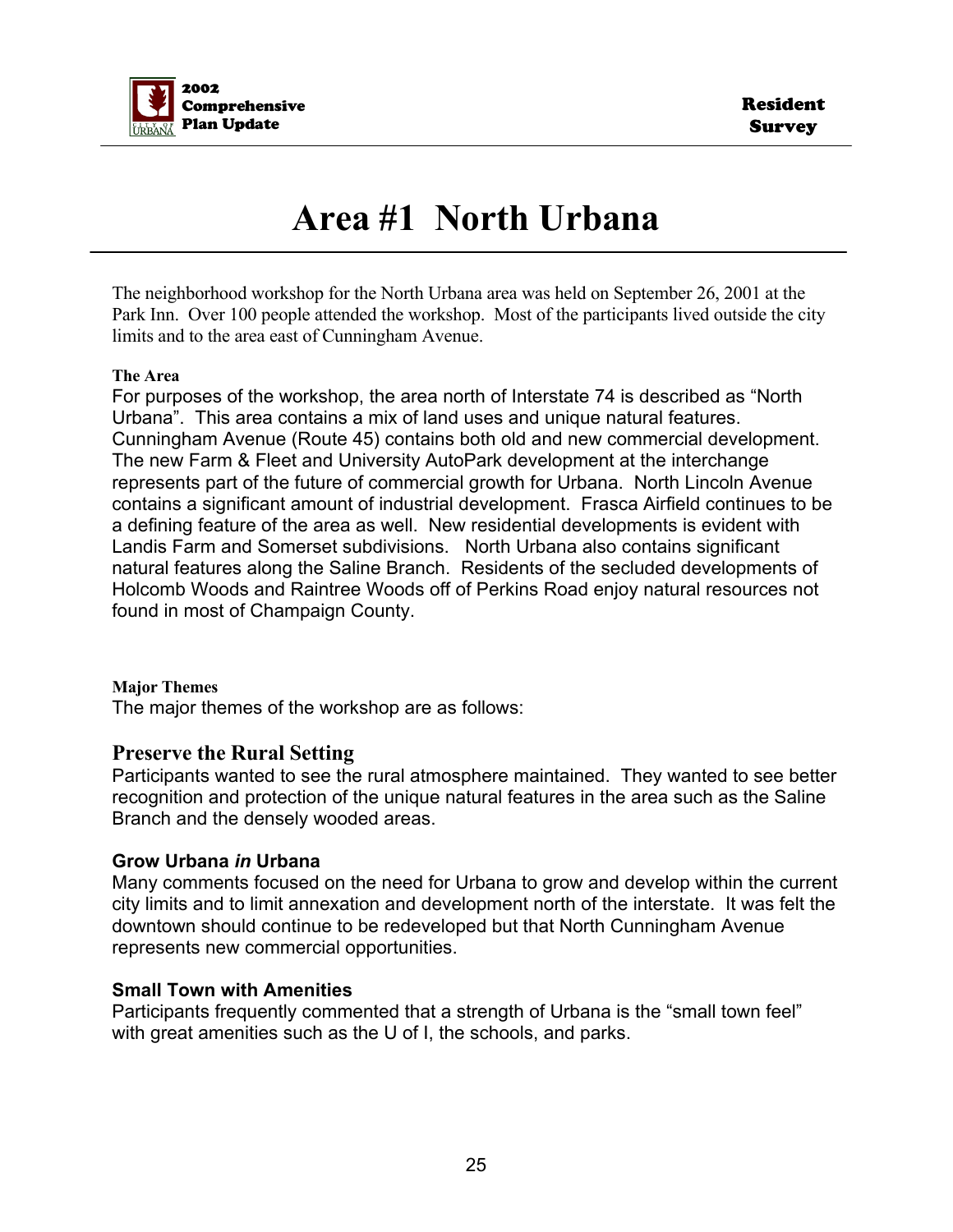

### **Written Exercises**

The most common responses to the exercises are shown below.

| <b>North Urbana Area</b>                                                |                                                 |                                                                              |                                                             |
|-------------------------------------------------------------------------|-------------------------------------------------|------------------------------------------------------------------------------|-------------------------------------------------------------|
| <b>Strengths</b>                                                        | Weaknesses                                      | <b>Opportunities</b>                                                         | <b>Improvements</b>                                         |
| Rural character                                                         | Lack of political<br>representation             | Preserve and<br>promote<br>conservation<br>areas, farmland<br>and open space | Improve and<br>preserve natural<br>areas                    |
| Contains<br>conservation and<br>wildlife features<br>unique to the area | Lack of planning<br>for growth and<br>expansion | Develop along<br>Route 45                                                    | Allow access to<br>Urbana library and<br>park programs      |
| <b>Residential areas</b><br>are quiet                                   | Lack of parks                                   | Encourage large-<br>lot, rural<br>residential<br>development                 | Focus on Route<br>45 for<br>improvements and<br>development |
| Streets are well<br>maintained                                          | Threat of<br>development                        |                                                                              |                                                             |

| <b>All of Urbana</b>           |                                  |                                                               |                                                   |
|--------------------------------|----------------------------------|---------------------------------------------------------------|---------------------------------------------------|
| <b>Strengths</b>               | <b>Weaknesses</b>                | <b>Opportunities</b>                                          | <b>Improvements</b>                               |
| Small town<br>atmosphere       | Lack of downtown<br>development  | Promote<br>commercial devt<br>on Rt. 45 and<br>Lincoln Avenue | Improve<br>downtown                               |
| Proximity to the<br>$U$ of $I$ | Lack of business<br>and industry | Build-up<br>downtown                                          | Improve business<br>and shopping<br>opportunities |
| <b>Quality schools</b>         | Weak economic<br>base            | Retain wildlife<br>areas                                      | Improve Lincoln<br><b>Square Mall</b>             |
| Good system of<br>parks        | High taxes                       |                                                               |                                                   |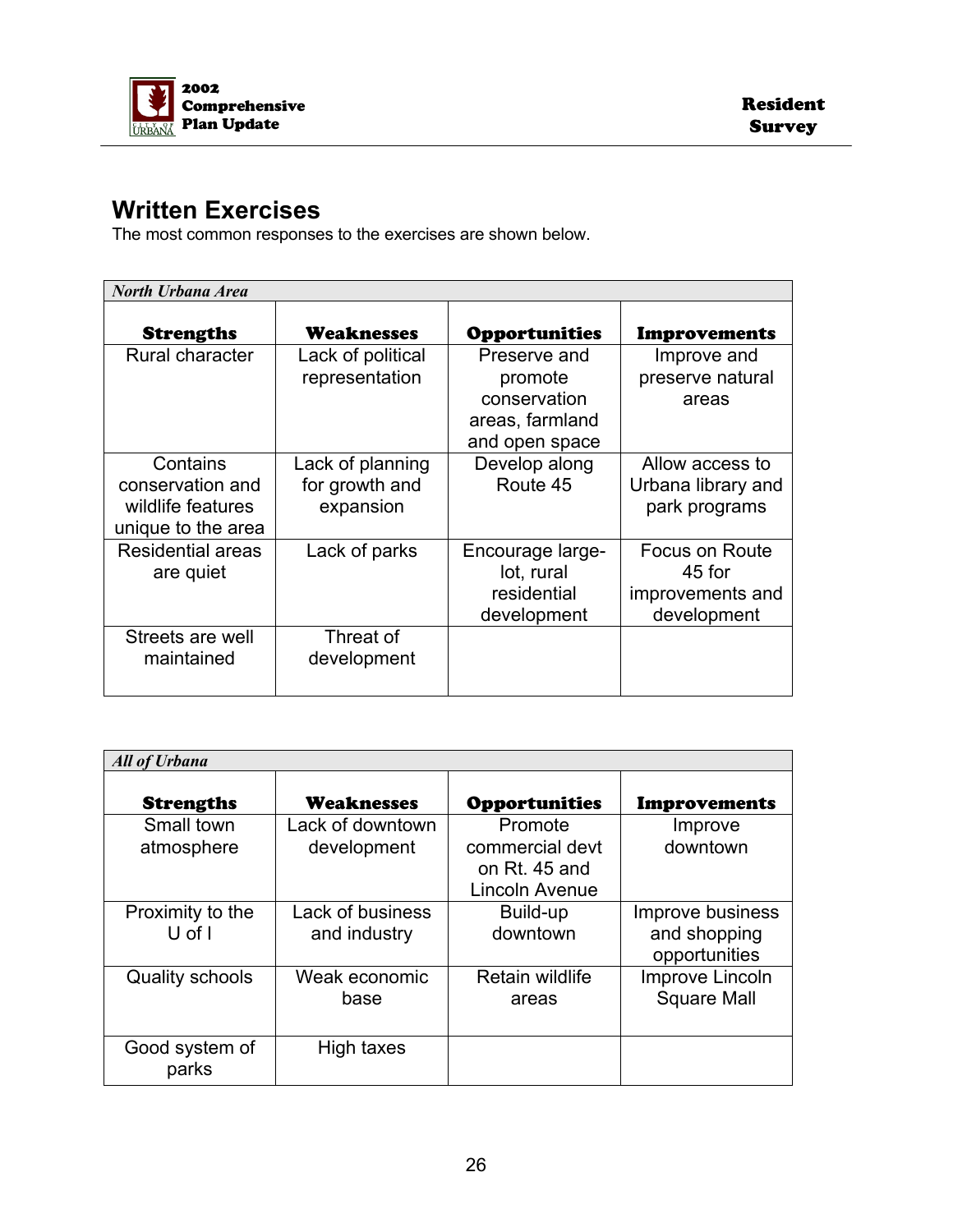

# **Area #2 King / Crystal Lake Park Area**

The neighborhood workshop for the King / Crystal Lake Park area was held on October 3, 2001 at King School. Approximately 12 people participated in the workshop.

#### **The Area**

The workshop for the "King / Crystal Lake Park" area focused on the areas south of the interstate, west of Cunningham Avenue and north of University Avenue. This area encompasses primarily King and Crystal Lake Park neighborhoods but also the North Broadway and Country Club neighborhoods. It has a diverse population of people with a mix of owner-occupied and renteroccupied housing. Residents of the area enjoy the close proximity of Crystal Lake Park, one of Urbana's largest parks with many amenities. King Park and School are also focal points of the King Park Neighborhood as is Carle Hospital. Cunningham, University and north Lincoln Avenue represent the majority of the commercial uses in the area. This area also contains the Urbana Country Club and surrounding residential development.

#### **Major Themes**

The major themes of the workshop are as follows:

#### **Preserve the Park Setting**

Participants enjoyed the close proximity to Crystal Lake Park and want to see it remain a key focal point of the area. Crystal Lake Park offers unique amenities not found in most parks such as water features, the boat house and wooded areas.

#### **Access to Services**

Emphasis was placed on the need to establish businesses and services in walking distance to residents. Currently there are limited opportunities for residents to get basic services without having to drive or take the bus.

#### **Quality of Life**

Participants stressed the need to continue enhancing the quality of life . Discussion focused on the need for a community center, more garden opportunities, and the need for more regular maintenance and police presence.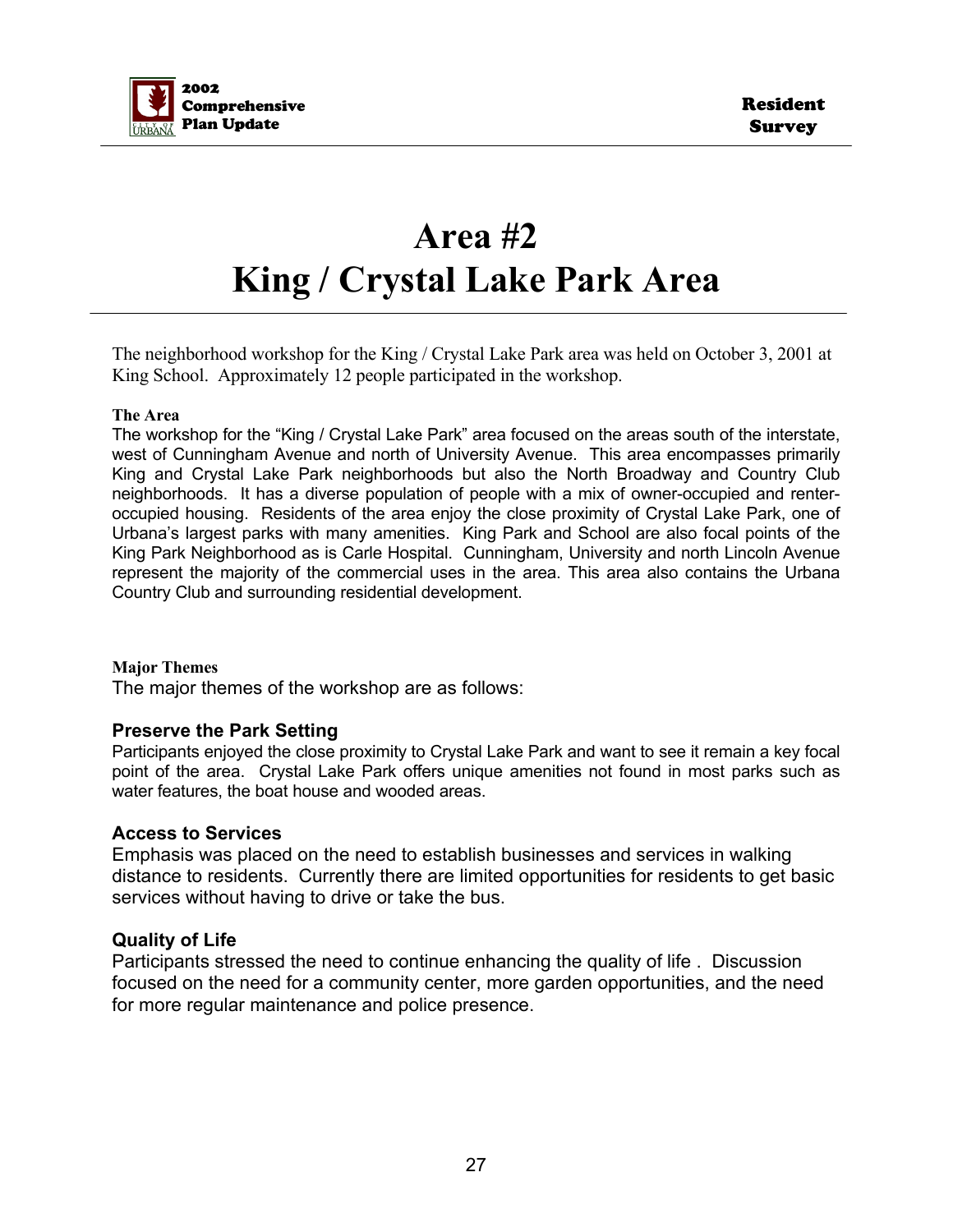

### **Written Exercises**

The most common responses to the exercises are shown below.

| King / Crystal Lake Park Area                    |                                             |                                                                         |                                                       |  |
|--------------------------------------------------|---------------------------------------------|-------------------------------------------------------------------------|-------------------------------------------------------|--|
| <b>Strengths</b>                                 | <b>Weaknesses</b>                           | <b>Opportunities</b>                                                    | <b>Improvements</b>                                   |  |
| <b>Crystal Lake Park</b>                         | Lack of<br>maintenance and<br>trash pick-up | Neighborhood<br>Community<br>Center                                     | Improve area by<br>building a<br><b>Community Ctr</b> |  |
| Parks and<br>services are in<br>walking distance | Presence of crime<br>and slumlords          | Opportunities for<br>more gardens,<br>permaculture and<br>produce swaps | Police presence                                       |  |
| Diverse quality of<br>life.                      | Lack of long range<br>plan for Carle        | More business<br>meeting the needs<br>of residents                      | Access across<br><b>University Avenue</b>             |  |
| Carle Hospital                                   |                                             |                                                                         | More trees,<br>gardens, murals                        |  |

| <b>All of Urbana</b>                      |                                                  |                                            |                                               |
|-------------------------------------------|--------------------------------------------------|--------------------------------------------|-----------------------------------------------|
| <b>Strengths</b>                          | <b>Weaknesses</b>                                | <b>Opportunities</b>                       | Improvements                                  |
| Plenty of trees<br>and vegetation         | Need to improve<br>downtown                      | Post Office could<br>be a museum           | More regular<br>infrastructure<br>maintenance |
| Great library                             | Too many parking<br>lots                         | More mixed-use<br>neighborhoods            | Ability to walk to<br>services                |
| Small town feel                           | Need more<br>businesses and<br>job opportunities | More services in<br>walking distance       | More cohesive<br>neighborhoods                |
| Ease, convenient<br>access around<br>town | High taxes                                       | Add new<br>businesses for<br>neighborhoods |                                               |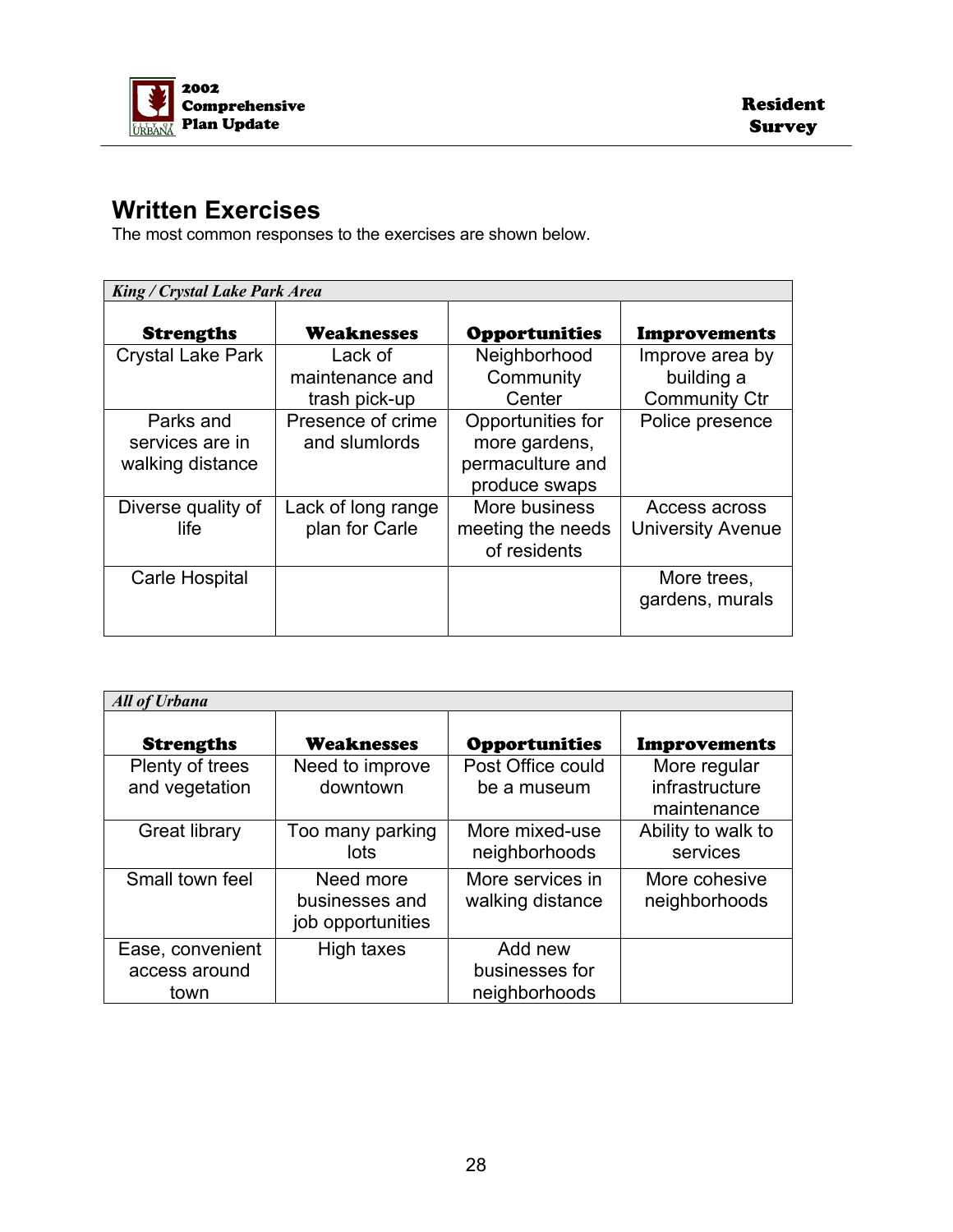

# **Area #3 East Urbana**

Since this area was rather large. Two separate workshops were conducted. The first workshop was held on October 10, 2001 and involved residents of the Country Squire area. The second workshop was conducted on November 6, 2001and focused on the areas of Scottswood, Edgewood and Beringer Commons. In total, over 40 individuals participated in both workshops.

#### **The Area**

The "East Urbana" workshop covered a large area from the Interstate south to Florida Avenue and the areas east of Cunningham Avenue and Philo Road. This area contains a number of different residential neighborhoods including Country Squire, Scottswood, Edgewood, and Beringer Commons. Scottswood and Edgewood are subdivisions located outside the city limits but require city type of services and maintenance that currently have to be provided for by the Township. The area also contains a variety of commercial uses along Cunningham Avenue and industrial uses along East University Avenue. The southern portion of this area represents one of the current growth areas in Urbana. The extension of Florida Avenue east is a result of the newly developing subdivisions of Fairway Estates, Lincolnwood, and Savannah Green. The County Complex at the Brooken's Administration Center is a key focal point and anchor for the area.

#### **Major Themes**

The major themes of the workshop are as follows:

#### **Sense of Community**

A number of participants remarked that they enjoy the sense of community offered in their neighborhood and Urbana as a whole. They felt that their neighborhoods are quiet and a nice place to live.

#### **Maintenance and Services**

Many participants in the Scottswood, Edgewood areas felt that there needs to be better services for their area. Issues of road maintenance, speed limits and enforcement, and drainage were all discussed.

#### **City Limits**

Some participants from areas outside the city limits expressed the desire to remain outside the city limits and not be annexed. They felt that in many respects, services are adequate in the Township and that they do not wish to be annexed into the city and pay more in taxes.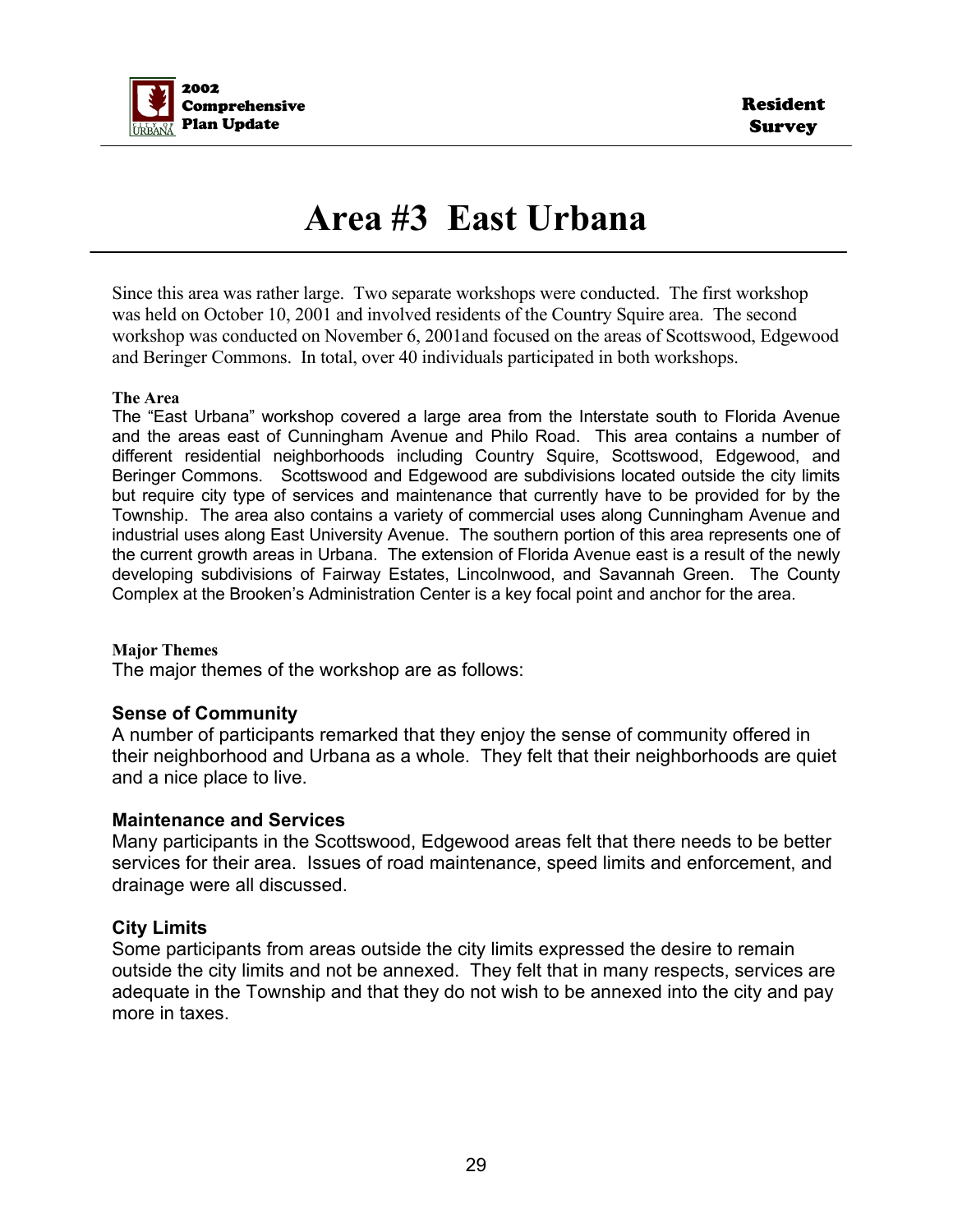

### **Written Exercises**

The most common responses to the exercises are shown below.

| East Urbana Area                           |                                                          |                                             |                                                     |
|--------------------------------------------|----------------------------------------------------------|---------------------------------------------|-----------------------------------------------------|
| <b>Strengths</b>                           | <b>Weaknesses</b>                                        | <b>Opportunities</b>                        | <b>Improvements</b>                                 |
| Quiet<br>neighborhood                      | Poor infrastructure<br>Drainage /<br><b>Streetlights</b> | Encourage<br>homeownership                  | Drainage                                            |
| Good police and<br>fire protection         | Adult<br>entertainment in<br>area                        | More recreation<br>areas near<br>Scottswood | Infrastructure<br>(roads and<br>streets)            |
| Single-family<br>homes / home<br>ownership | Police patrol and<br>traffic safety                      | Better public<br>transportation             | Improve<br>commercial<br>development in<br>the area |

| <b>All of Urbana</b>             |                                     |                                                   |                             |
|----------------------------------|-------------------------------------|---------------------------------------------------|-----------------------------|
| <b>Strengths</b>                 | <b>Weaknesses</b>                   | <b>Opportunities</b>                              | <b>Improvements</b>         |
| Sense of<br>Community            | Poor public image                   | More businesses<br>in Lincoln Square              | More businesses<br>downtown |
| Medical facilities /<br>Carle    | <b>High Taxes</b>                   | <b>Better traffic</b><br>patterns                 | Preserve<br>neighborhoods   |
| University of<br><b>Illinois</b> | Need more<br>business &<br>shopping | <b>Better traffic</b><br>patterns                 | More sport<br>facilities    |
| Parks and Library                | Need better<br>interstate access    | <b>Better</b><br>intergovernmental<br>cooperation | New interchange<br>on I-74  |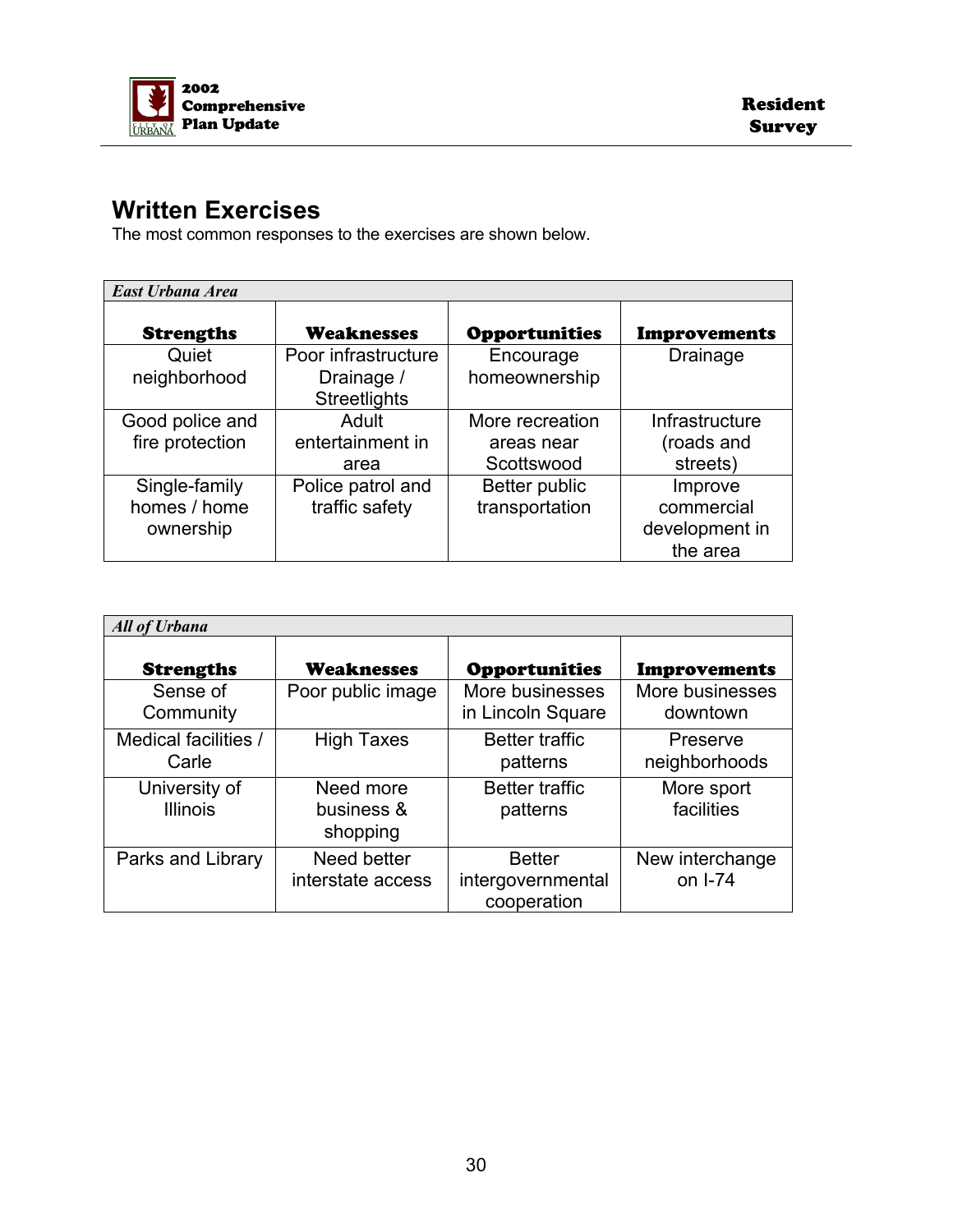

# **Area #4 "Historic East Urbana" and Fairlawn Park Area**

The neighborhood workshop for the "Historic East Urbana" and Fairlawn Park area was held on October 17, 2001 at the Urbana Civic Center. Approximately 23 people participated in the workshop.

#### **The Area**

The "Historic East Urbana" & Fairlawn Park workshop covered an area from Main Street south to Florida Avenue and Vine Street east to Lierman Avenue. This area contains primarily two neighborhoods. North of Washington Street is an area being referred to by residents as the "Historic East Urbana Neighborhood." It encompasses a mix of older single-family homes and low density multi-family centered between Victory Park and downtown. This older neighborhood has an urban pattern of development with a connected grid network of streets, sidewalks and some alleys. Residents enjoy close proximity to downtown and unique characteristics to the neighborhood such as some brick streets and sidewalks. South of Washington Street is the Fairlawn Park neighborhood. This area was developed in the 1950s and contains primarily singlefamily homes with more of a suburban pattern of development. Residents of this neighborhood have Wiley School nearby and enjoy close proximity to Blair Park on Vine Street.

#### **Major Themes**

The major themes of the workshop are as follows:

#### **Neighborhood Preservation**

A number of participants commented that the strength of their neighborhood is affordable housing. It was also noted that some housing in the neighborhood is in need of repair and that there should be a better effort to preserve and rehabilitate housing rather than continue to tear down homes and develop small scale apartment buildings. It was stressed that the history of the area, the affordable housing, and the people are the main reasons residents like living in the neighborhood and that those qualities should be preserved.

#### **Parks and Trees**

Neighbors commented that a strength of the neighborhood and Urbana as a whole is the mature tree canopy as well as the parks. Residents stressed the importance of keeping Urbana "green" and exploring opportunities for additional open space, trees and gardens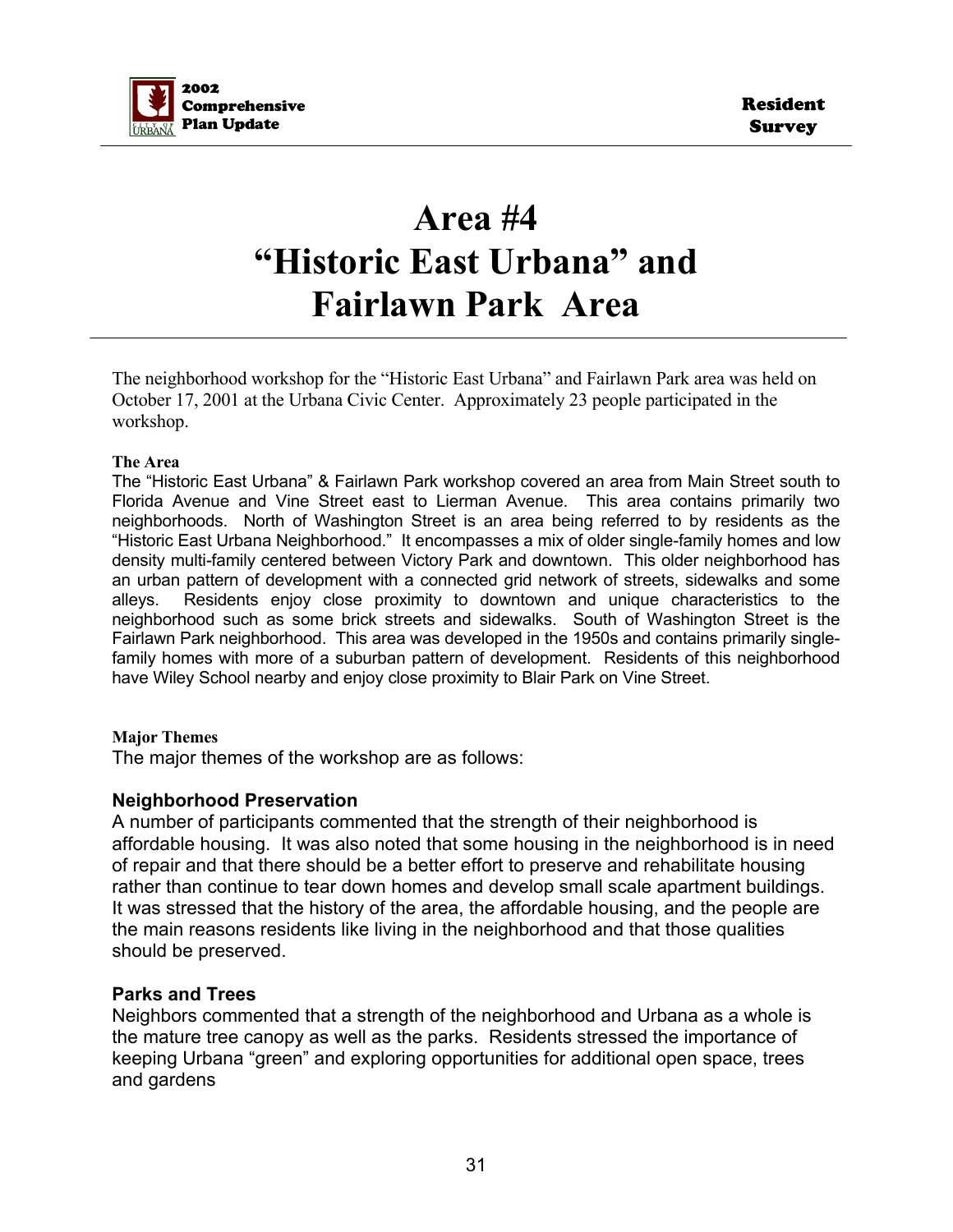

### **Written Exercises**

The most common responses to the exercises are shown below.

| "Historic East Urbana" & Fairlawn Park Area |                                            |                                       |                                            |
|---------------------------------------------|--------------------------------------------|---------------------------------------|--------------------------------------------|
| <b>Strengths</b>                            | <b>Weaknesses</b>                          | <b>Opportunities</b>                  | <b>Improvements</b>                        |
| Strong<br>neighborhood                      | <b>Dilapidated</b><br>housing              | Preserve existing<br>housing stock    | Improve streets,<br>curbs, sidewalks       |
| Affordable<br>housing                       | Need for street<br>and sidewalk<br>repairs | Preserve &<br>promote<br>conservation | Provide more<br>neighborhood<br>businesses |
| <b>Historic attributes</b><br>of area       | <b>Transformation to</b><br>multi-family   | More small<br>businesses              | Improve single-<br>family housing<br>stock |
| <b>Trees and Parks</b>                      | Need more small<br>scale businesses        | More accessible<br>downtown           | Trash, yards                               |

| <b>All of Urbana</b>     |                           |                                                   |                                         |
|--------------------------|---------------------------|---------------------------------------------------|-----------------------------------------|
| <b>Strengths</b>         | <b>Weaknesses</b>         | <b>Opportunities</b>                              | <b>Improvements</b>                     |
| Sense of<br>community    | Lack of tax base          | More parks                                        | Attract more jobs,<br>businesses        |
| <b>Trees &amp; Parks</b> | Lack of<br>businesses     | Improve<br>downtown                               | Improve bicycle<br>access               |
| Good schools             | Improve<br>downtown       | Build within and<br>grow without<br>sprawl        | Provide more<br>parks and open<br>space |
| Library                  | Zoning<br>inconsistencies | Keep small town<br>feel and sense of<br>community |                                         |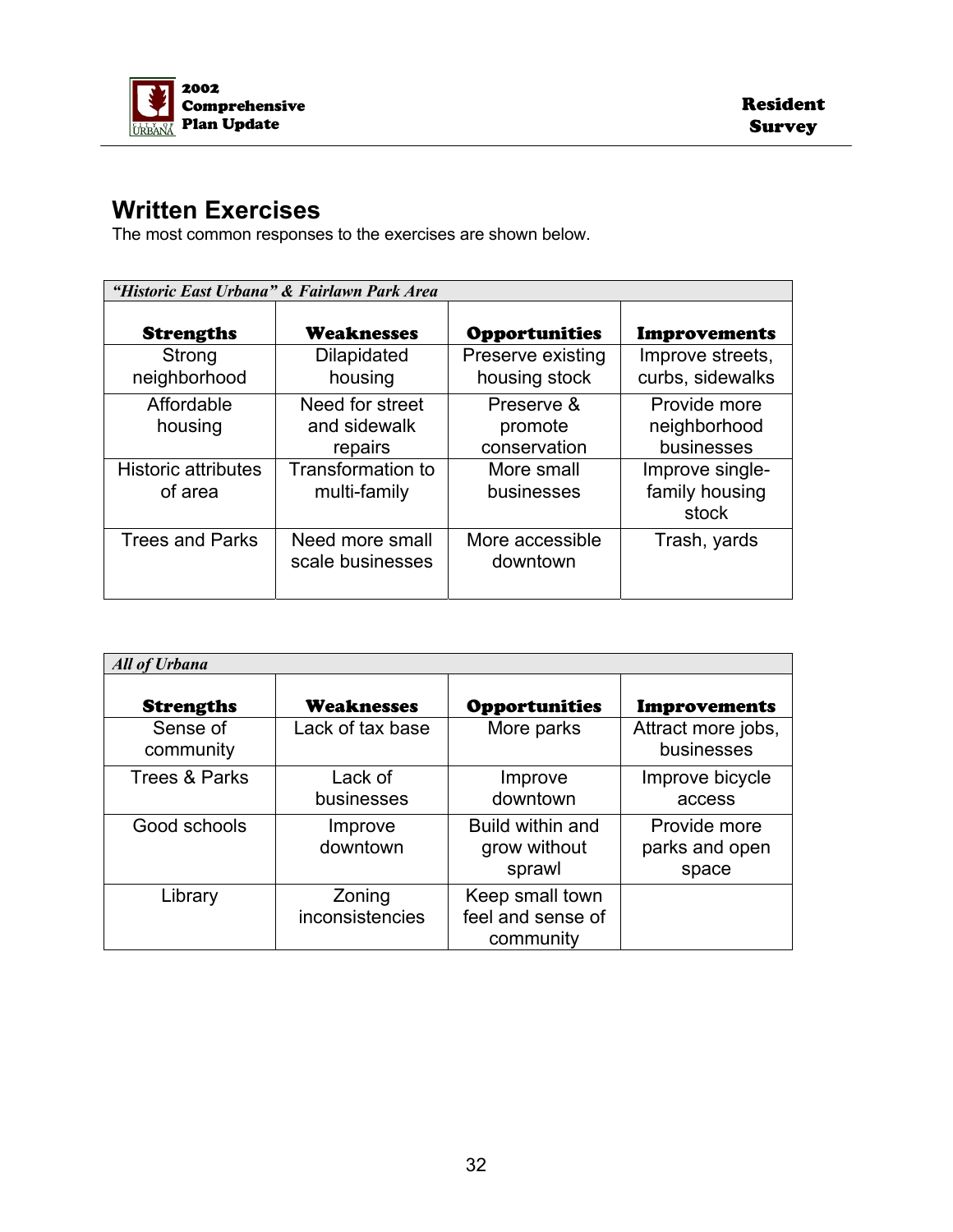

# **Area #5 West Urbana Area**

The neighborhood workshop for the West Urbana area was held on October 24, 2001 at the Phillips Center. Over 60 people participated in the workshop.

#### **The Area**

The "West Urbana" workshop covered an area south of University Avenue, north of Florida Avenue and west of Vine Street. This area included downtown Urbana and the surrounding neighborhoods. The area contains an older housing stock and a diverse mix of single-family homes, duplexes, rooming houses and apartment buildings. Small scale commercial uses stem from downtown a short distance along Springfield Avenue and Green Street. The area has always been attractive to students, faculty and employees of the University of Illinois because of its close proximity to campus. Residents of the West Urbana area enjoy the character of the older neighborhood with an extensive tree coverage and amenities such as Carle Park and Leal School. With the exception of downtown, the area contains few neighborhood businesses within walking distance of residents.

#### **Major Themes**

.

The major themes of the workshop are as follows:

#### **Central Location**

The majority of participants noted that one of the greatest assets of the area is its location. Residents can easily walk to campus, downtown, parks and schools.

#### **Older Housing Stock**

Many comments focused on the value of the older homes. Participants felt that the housing stock is diverse and has great character that helps define the neighborhood. An emphasis was placed on preserving historic homes.

#### **Single-Family / Multi-Family**

Because the area is in close proximity to campus, there are numerous apartment buildings and rental homes in the neighborhood. Many participants stressed that a major weakness of the area is the conflict between these uses when properties are not maintained and rental homes fall into disrepair. Issues of noise, trash and parking were also listed as major problems.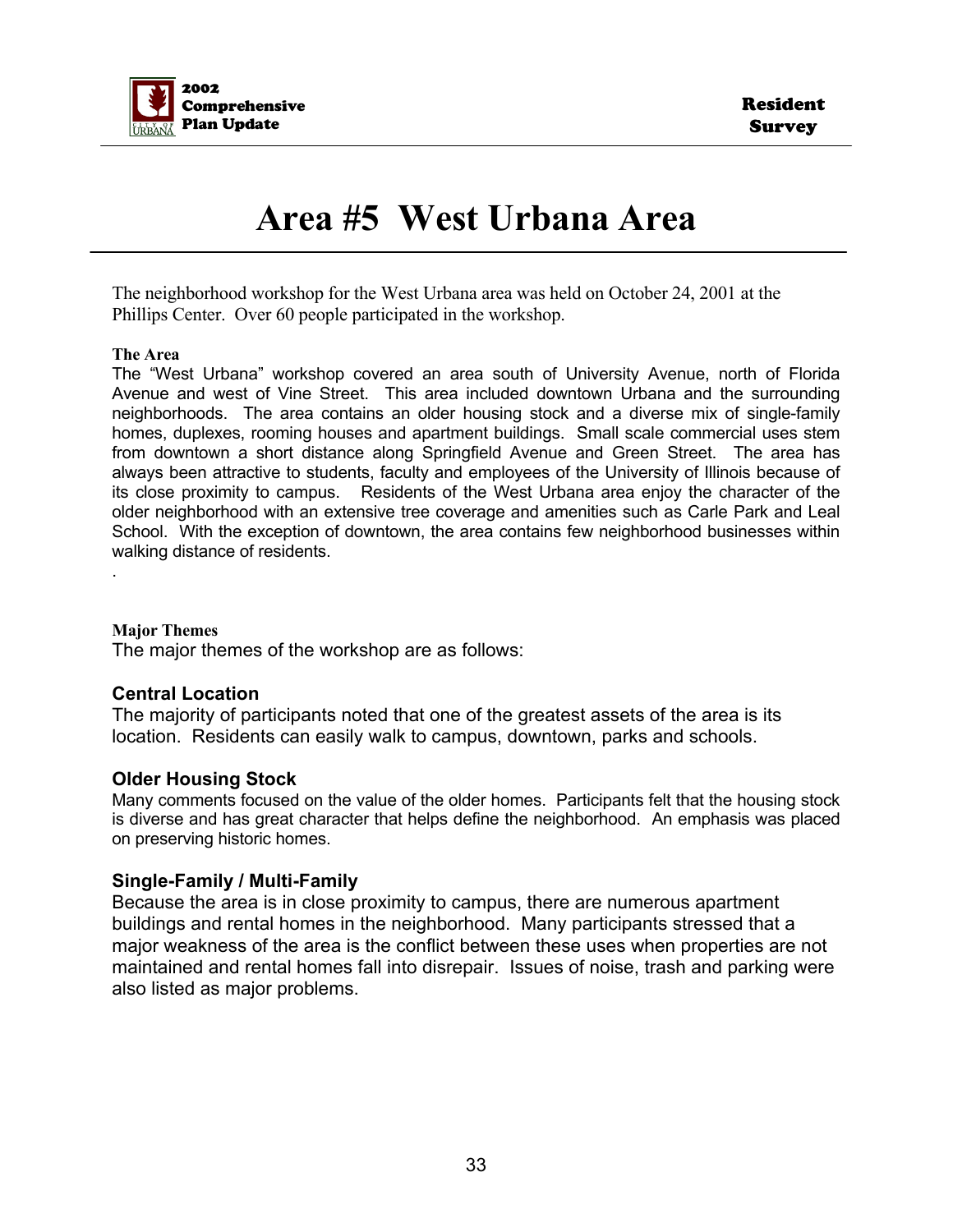

### **Written Exercises**

The most common responses to the exercises are shown below.

| <b>West Urbana Area</b>                             |                                               |                                        |                                   |
|-----------------------------------------------------|-----------------------------------------------|----------------------------------------|-----------------------------------|
| <b>Strengths</b>                                    | <b>Weaknesses</b>                             | <b>Opportunities</b>                   | <b>Improvements</b>               |
| <b>Central location</b>                             | Rental homes in<br>disrepair                  | Preserve single-<br>family housing     | Better code<br>enforcement        |
| Abundant trees                                      | Parking<br>congestion                         | <b>Historic</b><br>preservation        | Fix parking<br>problem            |
| Great architecture<br>and historic<br>housing stock | <b>Nuisance</b><br>problems (noise,<br>trash) | More businesses<br>downtown            | Clean-ups, regular<br>maintenance |
| <b>Diversity</b>                                    | Lack of small<br>businesses                   | Use Leal School<br>to attract families | Bury power lines                  |

| <b>All of Urbana</b>                 |                                                |                                             |                                              |
|--------------------------------------|------------------------------------------------|---------------------------------------------|----------------------------------------------|
| <b>Strengths</b>                     | Weaknesses                                     | <b>Opportunities</b>                        | <b>Improvements</b>                          |
| High quality of life<br>/ small size | Weak tax base                                  | Redevelop<br>downtown and<br>Lincoln Square | Improve tax base                             |
| <b>Trees</b>                         | Downtown Urbana                                | More bikeways                               | Build-up Lincoln<br><b>Square Mall</b>       |
| Library                              | Need more<br>business and job<br>opportunities | <b>Beautify Boneyard</b><br>Creek           | Become more<br>bicycle friendly<br>community |
| <b>Farmer's Market</b>               | Need more<br>commercial<br>development         | More commercial<br>development              | Improve<br>aesthetics at<br>entryways        |
| University of<br><b>Illinois</b>     |                                                |                                             |                                              |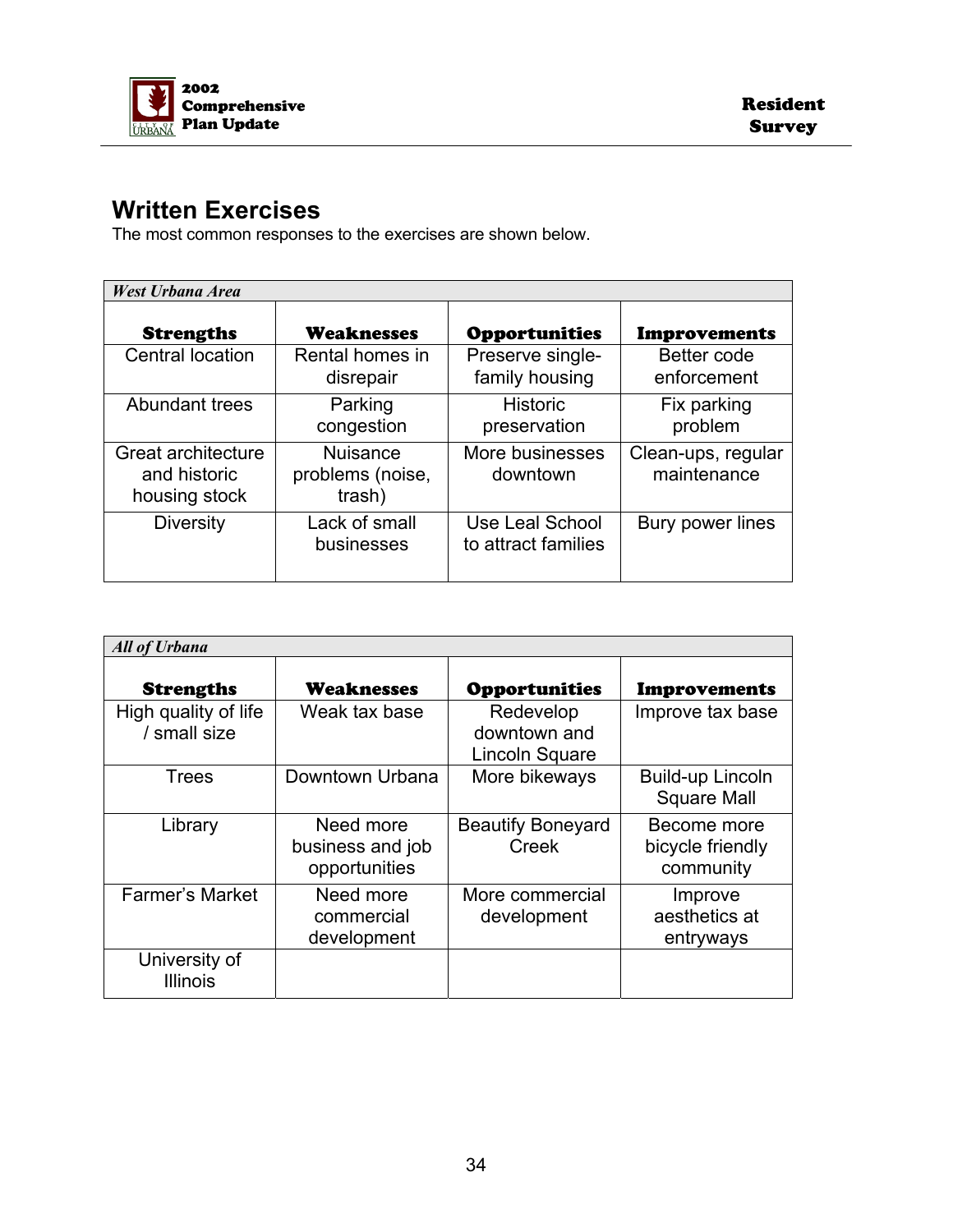

# **Area #6 South Urbana Area**

The neighborhood workshop for the South Urbana area was held on November 1, 2001 at Yankee Ridge School. Over 50 people participated in the workshop.

#### **The Area**

The "South Urbana" workshop covered all areas south of Florida Avenue. A large portion of this area is developed with single-family residential housing. The area around Yankee Ridge School experienced a boom in the 1960s and 1970s with many new ranch style single-family housing developments. South Urbana also contains newer single-family residential developments such as Stone Creek, Southridge, Myra Ridge and Deerfield Trails. The area contains some multi-family developments and duplexes as well. Shopping needs are met within the Sunnycrest shopping center which contains some of Urbana's largest retailers. Windsor Road provides convenient access across town and contains large, undeveloped tracts of land and property owned by the University of Illinois and Meijer Superstore at Philo Road. Meadowbrook Park is a large, regional park with many amenities. Smaller neighborhood parks such as Crestview and Southridge are also located within residential developments.

#### **Major Themes**

.

The major themes of the workshop are as follows:

#### **Stable Neighborhood**

Many individuals felt that South Urbana represents a stable neighborhood of quality housing in close proximity to good schools and parks. Shopping at Sunnycrest is also convenient.

#### **Sunnycrest Improvements**

While most residents use Sunnycrest for their shopping needs, there was a general feeling that the area could use some beautification improvements. Many stores have large, empty parking lots and there could be more retail and restaurant opportunities.

#### **Meijer Tract**

Some participants expressed concern over the land owned by Meijer Superstore at the intersection of Windsor Road and Philo Road. Although Meijer has not begun construction of a store, some residents are concerned about the impacts of such a development if Meijer builds. There was also the concern that the store would have a negative impact on Sunnycrest stores.